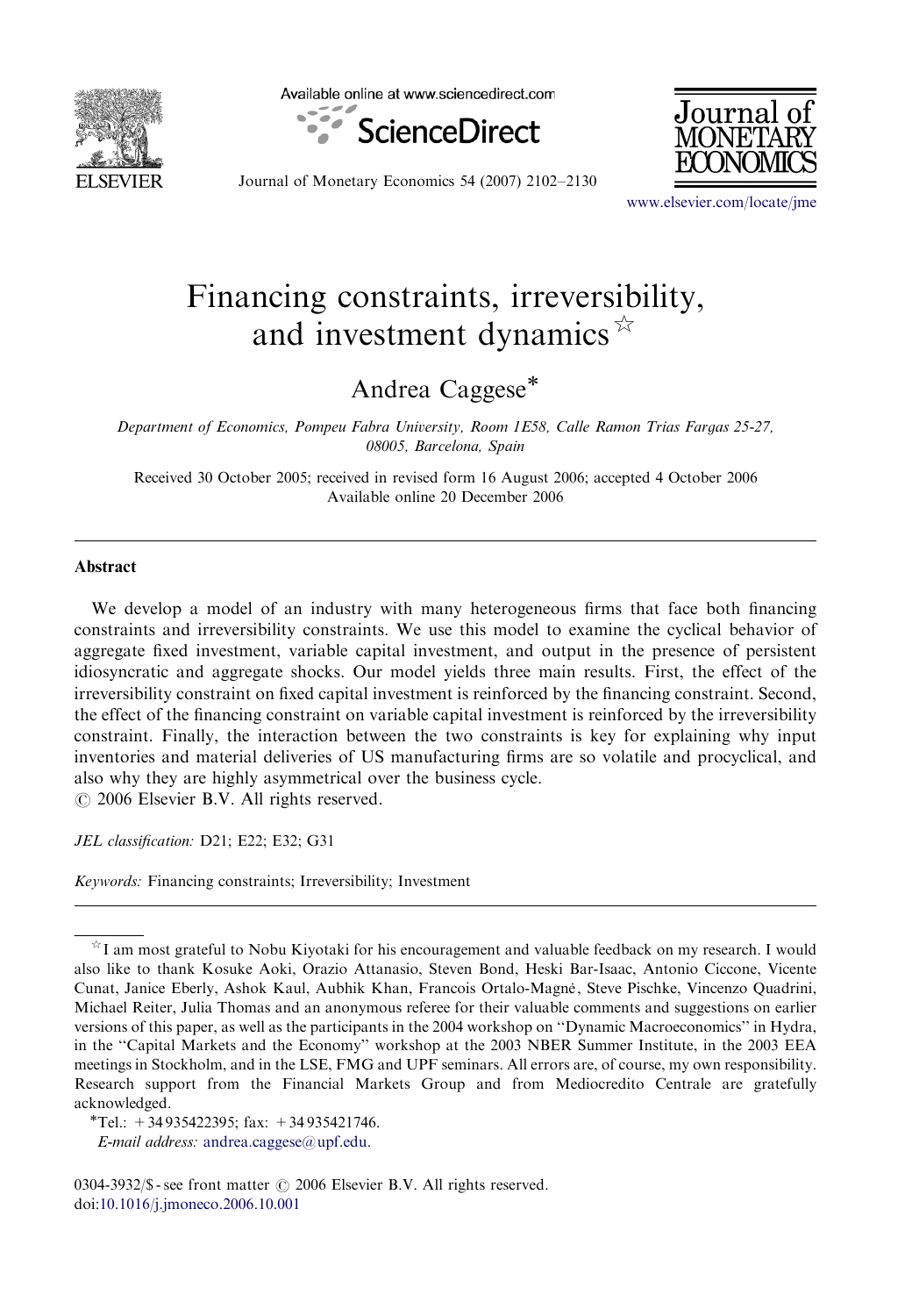# 1. Introduction

A body of theoretical literature has shown that asymmetric information and contract incompleteness may limit firms access to external finance and thus make them unable to fund profitable investment opportunities.<sup>1</sup> Over the past 20 years several authors have investigated if financing constraints are an important determinant of the investment at firm level and of the cyclical fluctuations of aggregate investment and output. During the same period other authors have studied the effect of the irreversibility of investment on capital accumulation and aggregate investment dynamics.<sup>2</sup>

The motivation of this paper is that these constraints have always been analyzed in isolation, with very few exceptions [\(Scaramozzino, 1997;](#page-28-0) [Holt, 2003\)](#page-28-0). Therefore little is known about the interactions between irreversibility and financing constraints. In this paper we develop a model of firm investment with both irreversibility of fixed capital and borrowing constraints. We show that these constraints interact and reinforce each other, that these interactions amplify the effect of these constraints on firm level and aggregate investment, and that they are important to understand the dynamics of investment over the business cycle.

Our model has three distinctive features. First, output is produced by a risk neutral profit maximizing firm which operates a concave risky technology using two complementary factors of production, fixed and variable capital. Second, new investment in fixed capital takes one period to produce output, while new investment in variable capital is immediately productive. Moreover, the fixed capital stock cannot be disinvested unless the whole business is sold, while variable capital is fully reversible. Third, the firm's only source of external finance is debt secured by collateral assets.

We show that the irreversibility and the financing constraints interact and their effects amplify each other. This amplification is both static and dynamic. The static component is intuitive. If a firm is financially constrained then it can only invest if it has available internal funds. Therefore a negative exogenous shock that reduces the financial wealth of a firm also reduces its investment capacity. If fixed capital is irreversible, then this reduction is absorbed by a reduction in variable capital investment. The dynamic component is less intuitive but not less important. It implies that a binding irreversibility constraint greatly increases the intensity of future financing constraints. As an example, consider a firm which faces a persistent negative productivity shock and expects negative profits for some periods. Fixed capital is inefficiently high because of the irreversibility constraint, and this reduces profits, the return on capital and the market value of the firm. Suppose now that the firm also faces capital market imperfections. Negative profits reduce the financial wealth of the firm and increase the probability of facing a binding financing constraint in the future. If the negative shock is very persistent, financial wealth may be reduced up to the point where both constraints are simultaneously binding. In this case fixed capital is inefficiently high but also variable capital is inefficiently low. The unbalanced use of the two factors of production increases losses and further reduces financial wealth and variable capital investment. When the bad period ends and productivity starts to increase, the firm,

<sup>&</sup>lt;sup>1</sup>[Stiglitz and Weiss \(1981\)](#page-28-0), [Besanko and Thakor \(1986\)](#page-27-0), [Milde and Riley \(1988\)](#page-28-0), [Hart and Moore \(1998\)](#page-28-0), [Albuquerque and Hopenhayn \(2004\).](#page-27-0)

<sup>&</sup>lt;sup>2</sup>See [Caballero \(1999\)](#page-28-0) for a review of the literature about investment with real constraints and [Hubbard \(1998\)](#page-28-0) for a review of the literature about investment with financing constraints.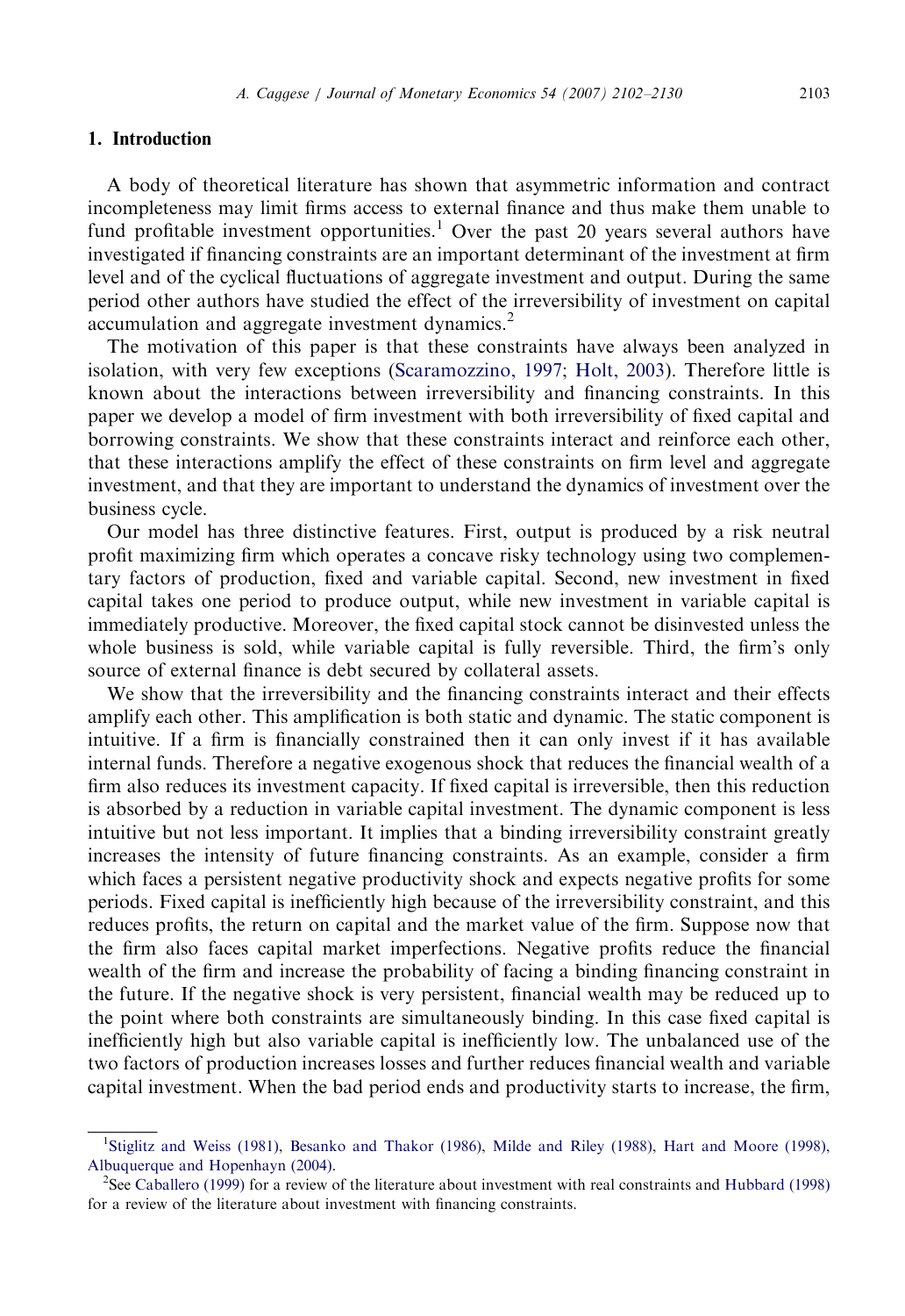if it managed to avoid default, is very cautious about investing in fixed capital. This is because it fears the consequences of future irreversibility and financing constraints. Therefore the interaction between these constraints increases the volatility of variable capital during downturns and reduces the volatility of fixed capital during upturns.

We use this model with interacting financing and irreversibility constraints to explain why inventories are very volatile and why they respond asymmetrically over the business cycle. The high volatility of inventories has been documented by [Ramey \(1989\),](#page-28-0) [Blinder](#page-27-0) [and Maccini \(1991\)](#page-27-0) and [Ramey and West \(1999\).](#page-28-0) Moreover, the same authors show that inventory investment is procyclical, and that the drop in inventories accounts for a large part of the GDP decline in recessions. This indicates that inventory dynamics are important to understand business cycle fluctuations. However, it remains an open question if there is more commovement between inventories and output during recessionary than during expansionary periods. In the empirical section of the paper we provide new evidence on this issue. We analyze the dynamics of output, material deliveries and input inventories of several two digits durable goods manufacturing sectors, using quarterly data from 1962 to 1996. We find that both input inventories and deliveries are significantly more procyclical around recessionary than expansionary periods. In almost all the sectors considered, the procyclicality of inventories completely disappears if we only analyze periods in which output is above its trend.

In order to explain this empirical evidence we calibrate our model to simulate the behavior of an industry with many heterogeneous firms. We model material deliveries and input inventories as the gross flow and the end of the period stock of variable capital, respectively. We simulate several artificial industries, over many periods, with and without financing imperfections and irreversibility of fixed capital. The simulated data show that the interactions between the financing and the irreversibility constraint are essential to generate the high volatility of inventories and deliveries relative to fixed capital, as well as their asymmetric behavior in the different phases of the business cycle.

Four recent papers adopt a similar approach to our paper, and analyze an economy with heterogeneous firms where financing constraints are binding for a fraction of them in equilibrium: [Cooley and Quadrini \(2001\),](#page-28-0) [Cooley et al. \(2004\),](#page-28-0) [Gomes \(2001\)](#page-28-0) and [Jermann](#page-28-0) [and Quadrini \(2006\)](#page-28-0). In particular [Cooley and Quadrini \(2001\)](#page-28-0) show that financing imperfections in a model of industry dynamics explain a stylized fact regarding growth dynamics of firms which is not explained by models based only on technological shocks. Moreover our paper is also related to the irreversibility literature, and in particular to [Bertola and Caballero \(1994\)](#page-27-0), [Abel and Eberly \(1999\)](#page-27-0) and [Veracierto \(2002\).](#page-28-0) Finally, our paper is related to [Holt \(2003\)](#page-28-0), who analyses the effects of the interactions between the financing and the irreversibility constraints on the dividend policy along the life cycle pattern of firms.

Yet, our paper is substantially different from all those above. We focus on the interactions between financing and irreversibility constraints as well as on business cycle dynamics rather than growth dynamics of firms. We model theoretically and quantify with simulations a precautionary effect of future expected financing constraints on risky investment. We model theoretically an amplification effect between the irreversibility and the financing constraint and show that such effect is essential for explaining the cyclical fluctuations of variable capital in the US manufacturing sector.

The paper is organized as follows: Section 2 illustrates the empirical evidence regarding the dynamics of input inventories and deliveries in the US manufacturing sector; Section 3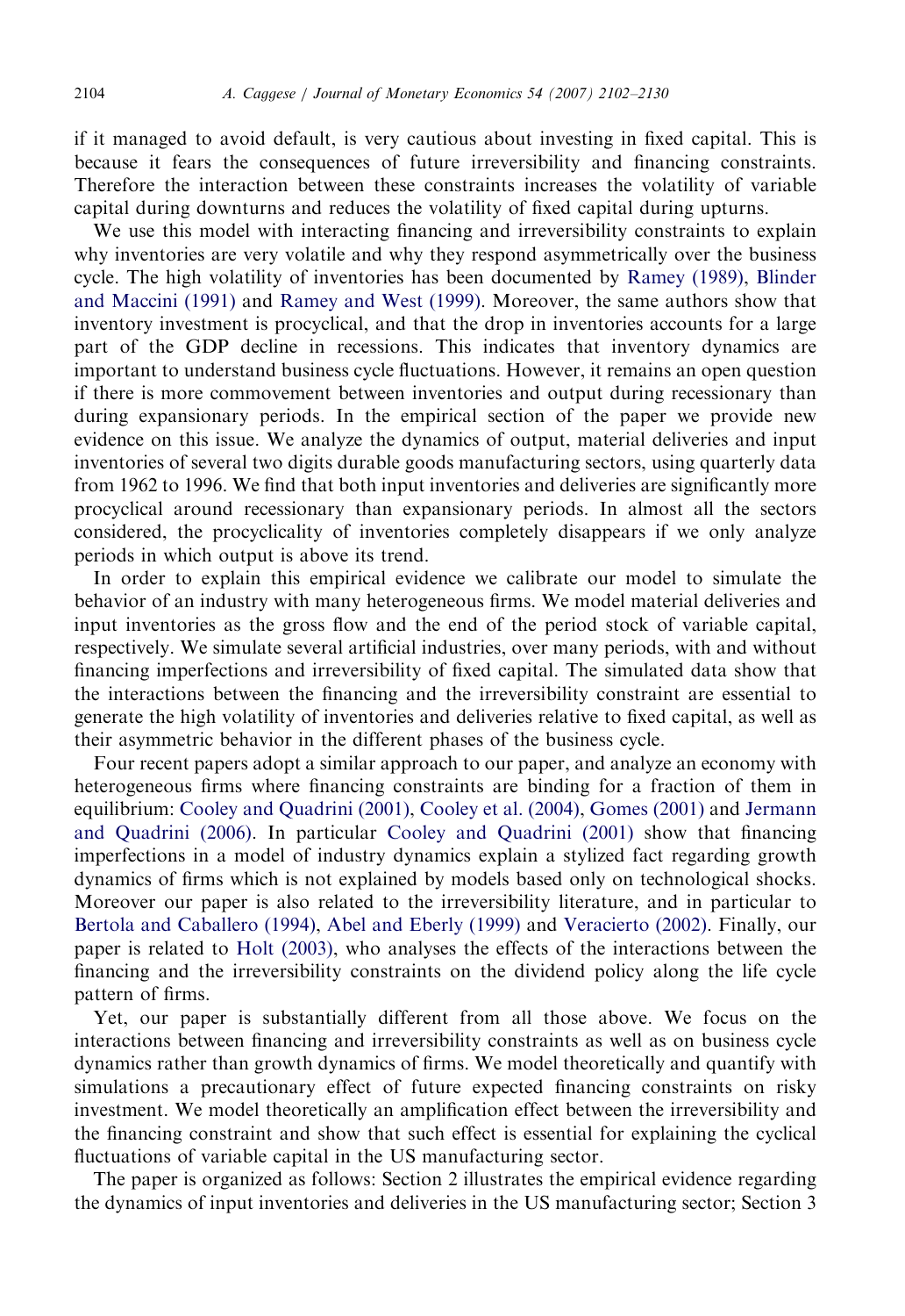illustrates the theoretical model; Section 4 compares the empirical evidence with the simulation results; Section 5 presents the conclusions.

# 2. Summary of the empirical evidence

The aim of this section is twofold. First, we will analyze the dynamics of input inventories in the durable manufacturing sector. [Ramey and West \(1999\)](#page-28-0) show that inventory investment is procyclical, and that even though the stock of inventories at the economy-wide level is small relative to GDP, the reduction in inventories account for a large part of the decline in GDP during recessions. One explanation of this evidence is that inventories generally exhibit very high short term volatility ([Hornstein, 1998](#page-28-0)), and there is nothing specific about the behavior of inventories during recessions with respect to the other phases of the business cycle. If this is true, then we should observe that inventory investment increases as sharply (relative to sales) during upturns as it decreases during downturns. In this section we will show that this is not the case for the input inventories in the US manufacturing sector, which are significantly more procyclical during downturns than upturns periods. This happens both for the whole of the manufacturing sector and for single two digits durable manufacturing industries. We focus on input (materials and work in progress) rather than output inventories, because [Ramey \(1989\),](#page-28-0) [Blinder and Maccini \(1991\)](#page-27-0) and [Humphreys et al. \(2001\)](#page-28-0) show that input inventories are larger and much more volatile than finished goods inventories, especially in the durable goods sectors.

Second, we will show that the procyclicality and asymmetric behavior of inventory investment is always mirrored by a similar procyclicality and asymmetric behavior of material deliveries. In order to explain this empirical evidence, in the next sections we will model variable capital as a factor of production. We will interpret the gross investment in variable capital as the flow of deliveries, and the net change in the end of the period stock of variable capital as the investment in input inventories. Following [Humphreys et al.](#page-28-0) [\(2001\)](#page-28-0) we define deliveries as follows:

deliveries<sub>y,q</sub> = usage of materials<sub>y,q</sub> +  $\Delta$ input inventories<sub>y,q</sub>,

where y denotes the year (from 1962 to 1996) and q denotes the quarter. Input inventories are materials plus work in progress. Since quarterly data about the usage of materials are not available, we estimate them as follows:

usage of materials<sub>y,q</sub> = 
$$
\frac{usage \ of \ materials_y}{output_y} \times output_{y,q}
$$
.

This calculation should be sufficiently accurate since the ratio between usage of materials and output is fairly stable in the short term. In Tables  $1-3$  we illustrate the volatility, procyclicality, and asymmetric behavior of material deliveries and input inventories. [Table 1](#page-4-0) shows the main statistics for the two digits durable manufacturing sectors for which the Bureau of the Census provides detailed historical data.<sup>3</sup> Industry statistics confirm the empirical evidence, documented by [Humphreys et al. \(2001\)](#page-28-0) for the total manufacturing sector, that input inventories are more volatile than finished goods inventories. Moreover deliveries are more volatile than sales in all sectors. The last two

<sup>3</sup> Source: M3 survey [\(http://www.census.gov/indicator/www/m3/hist/m3bendoc.htm\)](http://www.census.gov/indicator/www/m3/hist/m3bendoc.htm).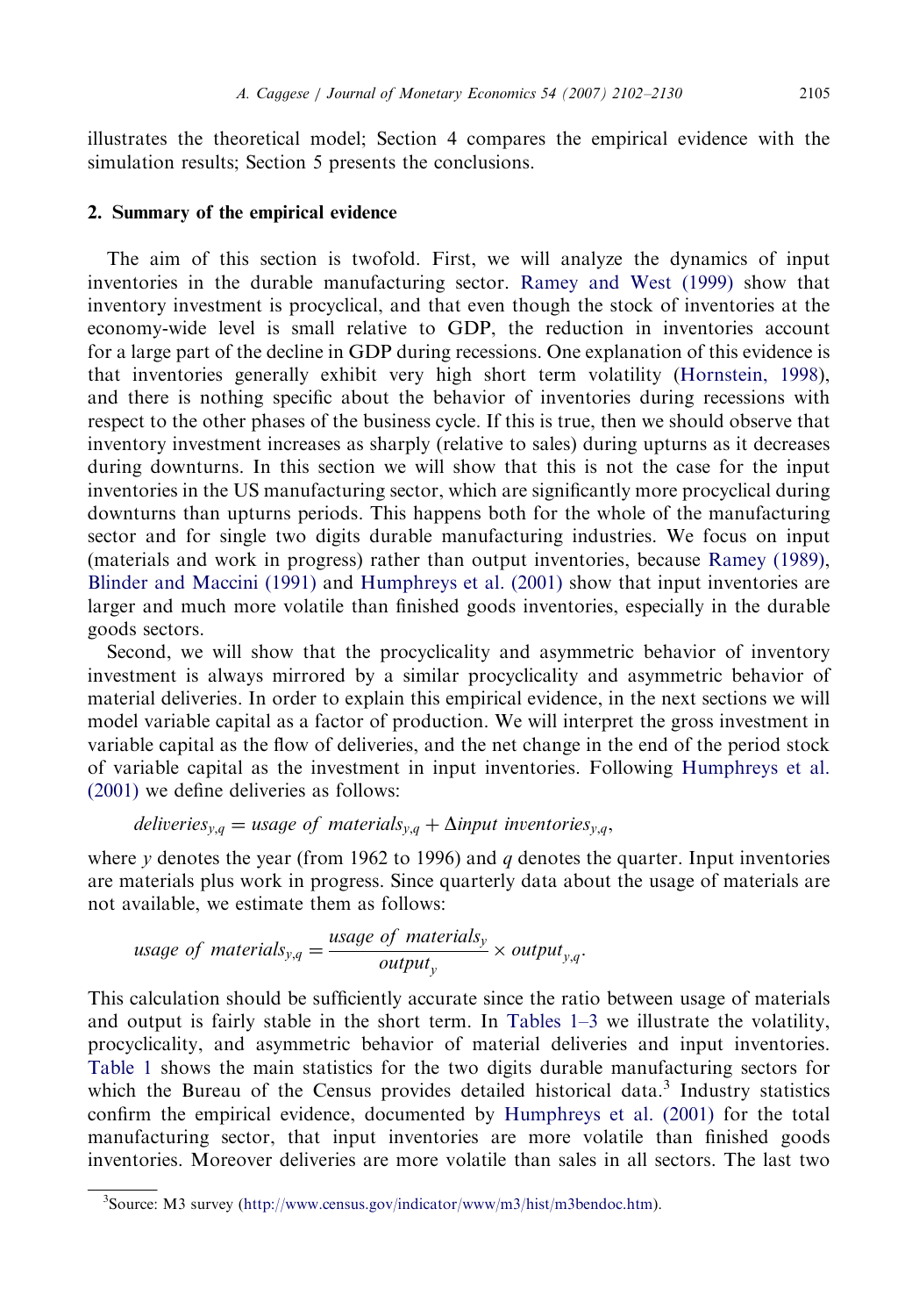|               |              | Standard deviations | Correlations            |                     |                            |                                              |                                       |
|---------------|--------------|---------------------|-------------------------|---------------------|----------------------------|----------------------------------------------|---------------------------------------|
| Sector        | <b>Sales</b> | Deliveries          | Material<br>inventories | Work in<br>progress | Final goods<br>inventories | $\left(\frac{\Delta inv_t}{s_t}, s_t\right)$ | $\left(\frac{del_t}{s_t}, s_t\right)$ |
| <b>SIC 32</b> | 0.043        | 0.056               | 0.034                   | 0.039               | 0.032                      | $0.038***$<br>(0.009)                        | 0.006<br>(0.065)                      |
| <b>SIC 33</b> | 0.086        | 0.094               | 0.050                   | 0.044               | 0.059                      | $0.038***$<br>(0.012)                        | $0.068***$<br>(0.023)                 |
| <b>SIC 34</b> | 0.043        | 0.059               | 0.056                   | 0.033               | 0.034                      | $0.076***$<br>(0.026)                        | $0.180^{**}$<br>(0.060)               |
| <b>SIC 35</b> | 0.061        | 0.080               | 0.061                   | 0.058               | 0.051                      | $0.078***$<br>(0.021)                        | $0.162***$<br>(0.053)                 |
| <b>SIC 36</b> | 0.057        | 0.075               | 0.075                   | 0.061               | 0.058                      | $0.118***$<br>(0.019)                        | $0.155***$<br>(0.059)                 |
| <b>SIC 37</b> | 0.066        | 0.083               | 0.058                   | 0.066               | 0.053                      | $0.040^{**}$<br>(0.016)                      | $0.191***$<br>(0.035)                 |
| <b>SIC 38</b> | 0.039        | 0.073               | 0.068                   | 0.069               | 0.059                      | 0.027<br>(0.031)                             | $0.312***$<br>(0.099)                 |

<span id="page-4-0"></span>Table 1 Volatility and procyclicality of deliveries and inventories

Quarterly data. Standard deviations are calculated on the trend deviations computed using the Hodrick Prescott filter (smoothing parameter  $\lambda = 1600$ ). Standard errors are in parenthesis. The sectors are the following: SIC 32: stone, clay, glass products. SIC 33: primary metals. SIC 34: fabricated metal products. SIC 35: industrial machinery. SIC 36: electronic and other electric equipment. SIC 37: transportation equipment. SIC 38: instruments and related products. \*\*Significant at the 99% confidence level.

columns show that both investment in input inventories and deliveries are procyclical.<sup>4</sup> The fact that the high volatility and procyclicality of input inventories has a direct counterpart in the volatility and procyclicality of the flow of material deliveries is already noted by [Humphreys et al. \(2001\).](#page-28-0) Using annual data about the durable goods manufacturing sector, they show that input inventories are very volatile and procyclical mainly because deliveries drop more than usage of materials during downturns and increase more during upturns.

The next three tables answer the following question: Is such procyclicality uniform in the different phases of the business cycle? [Tables 2](#page-5-0) and [3](#page-6-0) provide a negative answer to this question. The first half of [Table 2](#page-5-0) shows the correlation between  $\Delta$ *inventories<sub>t</sub>*/sales<sub>t</sub> and sales<sub>t</sub> separately for different subperiods. This correlation is significantly positive in the periods in which sales are below their trend, while it is not significantly different from zero in the periods in which sales are above their trend. This is true for the total of the

<sup>4</sup> The correlation coefficients regarding inventory investment are smaller in absolute values than the similar coefficients estimated by [Ramey and West \(1999\)](#page-28-0). This is due to some differences in the way we compute the statistics. We consider durable manufacturing sectors and input inventories while Ramey and West consider the whole of domestic sales and total inventories. We apply the HP filter while Ramey and West apply a linear trend.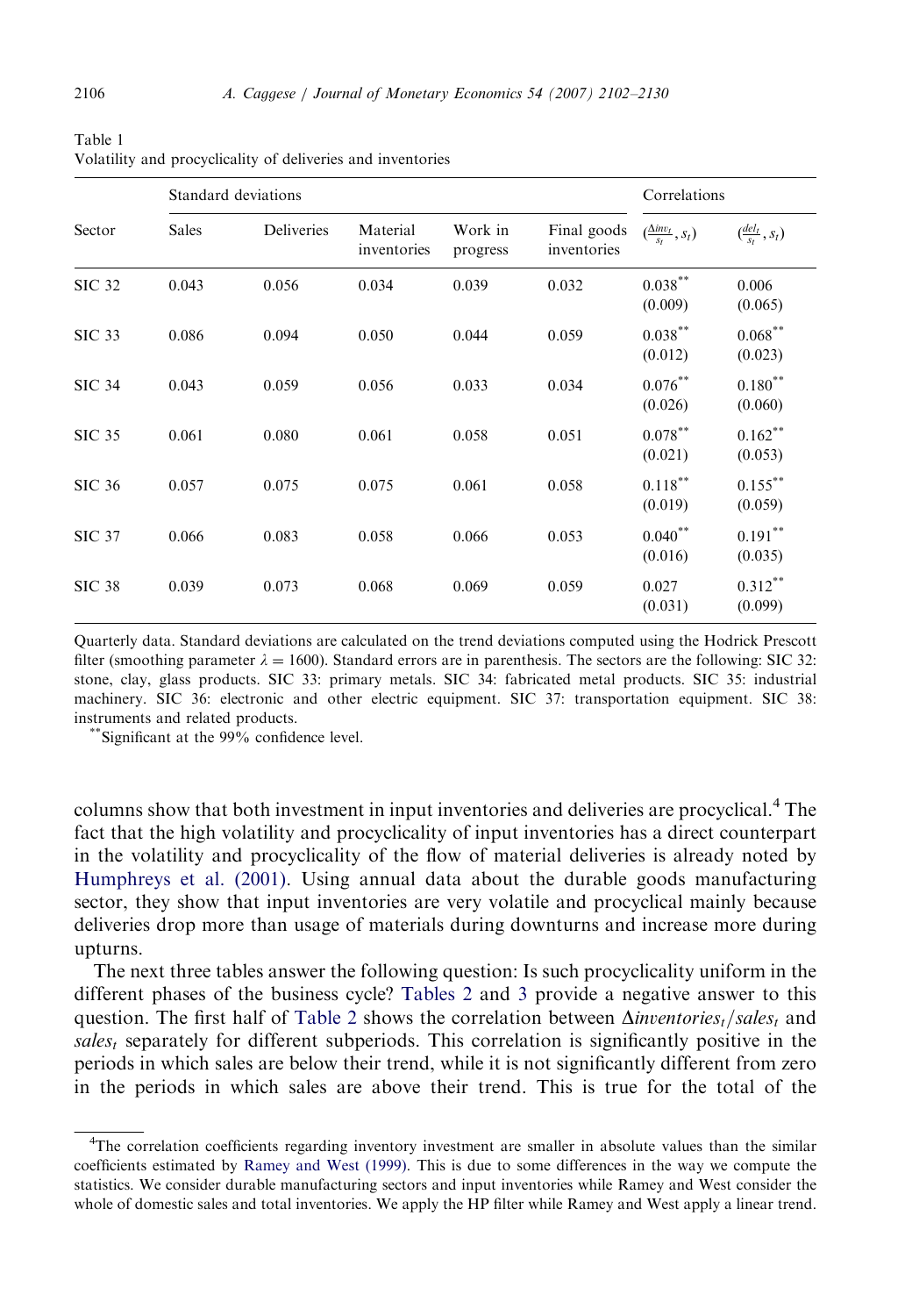|               |                    | $corr(\frac{\Delta inventories_t}{sales_t}, sales_t)$ |              |                      | $corr(\frac{deliveries_t}{sales_t}, sales_t)$ |                      |              |                      |
|---------------|--------------------|-------------------------------------------------------|--------------|----------------------|-----------------------------------------------|----------------------|--------------|----------------------|
|               | Below              | Above                                                 | <b>Sales</b> | <b>Sales</b>         | Below                                         | Above                | <b>Sales</b> | <b>Sales</b>         |
|               | trend              | trend                                                 | down         | up                   | trend                                         | trend                | down         | up                   |
| All           | $0.109***$         | 0.038                                                 | $0.076^{**}$ | $0.084***$           | $0.145***$                                    | $0.091$ <sup>*</sup> | $0.083***$   | $0.096***$           |
| sectors       | (0.025)            | (0.033)                                               | (0.021)      | (0.020)              | (0.029)                                       | (0.039)              | (0.024)      | (0.024)              |
| <b>SIC 32</b> | $0.037*$           | $0.040*$                                              | $0.041***$   | $0.036*$             | $0.053***$                                    | $-0.029$             | $-0.006$     | $0.021$ <sup>*</sup> |
|               | (0.017)            | (0.020)                                               | (0.013)      | (0.015)              | (0.136)                                       | (0.114)              | (0.088)      | (0.099)              |
| <b>SIC 33</b> | $0.070^{\ast\ast}$ | 0.006                                                 | $0.037*$     | $0.042$ <sup>*</sup> | $0.108*$                                      | 0.028                | $0.099***$   | 0.044                |
|               | (0.023)            | (0.023)                                               | (0.017)      | (0.019)              | (0.044)                                       | (0.045)              | (0.036)      | (0.032)              |
| <b>SIC 34</b> | $0.101\sp{**}$     | 0.040                                                 | $0.128***$   | 0.022                | $0.280**$                                     | 0.030                | $0.230*$     | 0.120                |
|               | (0.044)            | (0.058)                                               | (0.036)      | (0.037)              | (0.110)                                       | (0.130)              | (0.090)      | (0.090)              |
| <b>SIC 35</b> | $0.174***$         | $-0.036$                                              | $0.104***$   | $0.072$ <sup>*</sup> | $0.411***$                                    | $-0.133$             | $0.213***$   | $0.155$ <sup>*</sup> |
|               | (0.042)            | (0.048)                                               | (0.032)      | (0.029)              | (0.103)                                       | (0.118)              | (0.078)      | (0.074)              |
| <b>SIC 36</b> | 0.063              | $0.175***$                                            | $0.139***$   | $0.102***$           | 0.003                                         | $0.317***$           | 0.108        | $0.199*$             |
|               | (0.037)            | (0.038)                                               | (0.029)      | (0.027)              | (0.112)                                       | (0.117)              | (0.088)      | (0.081)              |
| <b>SIC 37</b> | $0.071***$         | 0.002                                                 | $0.049*$     | $0.047$ *            | $0.239***$                                    | 0.129                | $0.186***$   | $0.225***$           |
|               | (0.027)            | (0.031)                                               | (0.022)      | (0.026)              | (0.057)                                       | (0.067)              | (0.046)      | (0.055)              |
| <b>SIC 38</b> | $0.113*$           | $-0.072$                                              | $0.089*$     | $-0.007$             | $0.569***$                                    | 0.017                | $0.533***$   | 0.169                |
|               | (0.052)            | (0.057)                                               | (0.046)      | (0.043)              | (0.168)                                       | (0.185)              | (0.146)      | (0.138)              |

<span id="page-5-0"></span>Table 2 Asymmetry in the procyclicality of inventories and deliveries

Quarterly data. The series  $\Delta$ *inventories<sub>t</sub>*/sales<sub>t</sub>, deliveries<sub>t</sub>/sales<sub>t</sub> and sales<sub>t</sub> are percentage deviations from their trend computed using the Hodrick–Prescott filter (smoothing parameter  $\lambda = 1600$ ). Standard errors are in parenthesis.<br>\*\*Significant at the 99% confidence level.

\* Significant at the 95% confidence level.

manufacturing sector and for 5 out of 7 two digits sectors. Moreover, this correlation is larger when detrended sales are decreasing than when they are increasing. The second half of Table 2 provides a similar picture regarding the procyclicality of deliveries.

These statistics are consistent with the fact that the drop in inventories accounts for a large fraction of the drop of GDP during recessions. They also show that the asymmetric behavior of input inventories is mirrored by the one of material deliveries. In the next section we will show that the interaction between the financing and the irreversibility constraint generates firm dynamics consistent with this empirical evidence. The explanation provided by our theoretical model is based on the following intuition. At the beginning of a downturn the negative aggregate productivity shock implies that some firms would like to downsize their fixed assets, but they are prevented to do so by the presence of the irreversibility constraint. As the downturn continues and productivity and revenues worsen, some of these firms may also have a binding financing constraint, and hence they may be forced to reduce their investment in variable capital. If this explanation is correct, we expect that the elasticity of deliveries to sales increases conditional on a sequence of negative shocks. [Table 3](#page-6-0) confirms this. It shows the estimated elasticity of deliveries to sales conditional on the number of periods of subsequent reduction or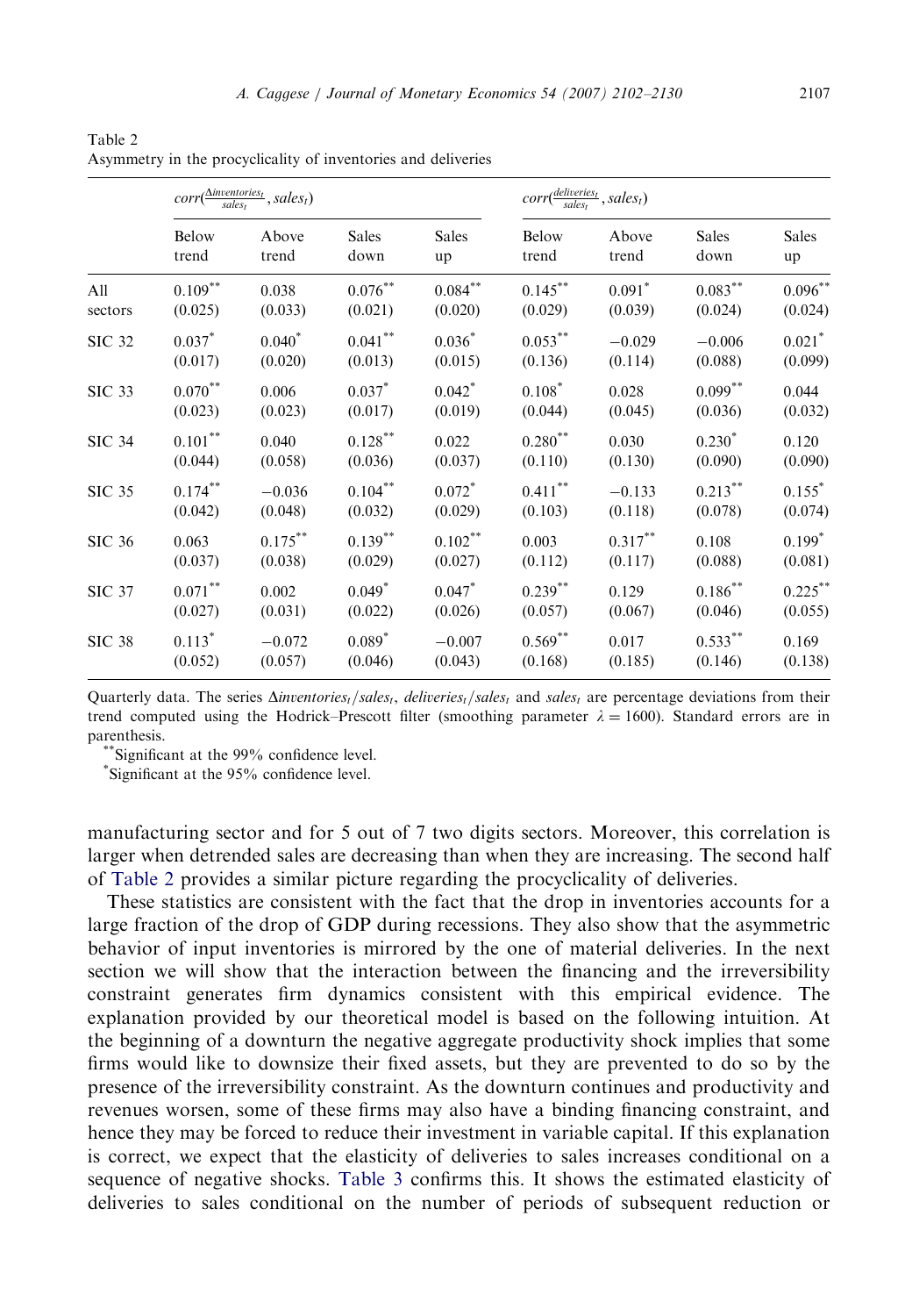|               | Contractions in sales |                                            |           | Expansions in sales |                |               |  |
|---------------|-----------------------|--------------------------------------------|-----------|---------------------|----------------|---------------|--|
|               |                       | First quarter Second quarter Third quarter |           | First quarter       | Second quarter | Third quarter |  |
| Total         | $1.23***$             | $1.27***$                                  | $1.20***$ | $0.93***$           | $1.21***$      | $1.17***$     |  |
| manufacturing | (0.15)                | (0.12)                                     | (0.37)    | (0.18)              | (0.19)         | (0.28)        |  |
| <b>SIC 32</b> | $0.70*$               | $0.78*$                                    | $0.99*$   | $0.82***$           | $1.35***$      | 1.22          |  |
|               | (0.33)                | (0.41)                                     | (0.51)    | (0.31)              | (0.34)         | (0.72)        |  |
| <b>SIC 33</b> | $0.79***$             | $0.75***$                                  | $1.18***$ | $1.27***$           | $1.17***$      | $1.18***$     |  |
|               | (0.07)                | (0.11)                                     | (0.12)    | (0.09)              | (0.11)         | (0.17)        |  |
| <b>SIC 34</b> | $1.15***$             | $1.66***$                                  | 1.98*     | $1.14***$           | $1.18***$      | $0.91***$     |  |
|               | (0.36)                | (0.29)                                     | (0.83)    | (0.49)              | (0.31)         | (0.31)        |  |
| <b>SIC 35</b> | $1.41***$             | $1.77***$                                  | $2.06***$ | $0.67*$             | 0.53           | $1.00***$     |  |
|               | (0.24)                | (0.45)                                     | (0.29)    | (0.34)              | (0.38)         | (0.34)        |  |
| <b>SIC 36</b> | $1.37***$             | $0.99***$                                  | $1.30***$ | 0.20                | $1.28***$      | $1.34***$     |  |
|               | (0.31)                | (0.34)                                     | (0.40)    | (0.46)              | (0.42)         | (0.34)        |  |
| <b>SIC 37</b> | $1.09***$             | $1.21***$                                  | $0.76***$ | $0.96***$           | $1.00***$      | 0.58          |  |
|               | (0.12)                | (0.08)                                     | (0.17)    | (0.07)              | (0.14)         | (0.48)        |  |
| <b>SIC 38</b> | $1.19*$               | $1.66*$                                    | 1.77      | $1.98***$           | 0.59           | $1.79*$       |  |
|               | (0.46)                | (0.77)                                     | (1.22)    | (0.58)              | (0.61)         | (0.83)        |  |

<span id="page-6-0"></span>Table 3 Elasticity of deliveries to sales:  $(\Delta$ deliveries<sub>t</sub>/ $\Delta$ sales<sub>t</sub>/sales<sub>t</sub>/deliveries<sub>t</sub>

The estimated elasticities conditional on more than three consecutive periods of contraction or expansion in detrended real sales are not reported because too few observations do not allow us to estimate significant coefficients. Standard errors are in parenthesis.

Significant at the 99% confidence level.

\* Significant at the 95% confidence level.

increase in detrended real sales. During periods of contraction in sales we observe that in 5 out of 7 sectors the elasticity tends to increase conditional on the contraction lasting longer. This is especially true for sectors 34, 35, and 38. These sectors are also those with the highest degree of asymmetry in the procyclicality of input inventories and deliveries (see [Table 2\)](#page-5-0). The same is not true during periods of expansion in sales. Here the elasticity of deliveries does not have any clear increasing or decreasing pattern.

Finally, our theory predicts that financing constraints are an essential factor to generate the asymmetry in the dynamics of input inventories and deliveries. If we accept the view that small firms face tighter constraints than large firms, then we should observe that such asymmetry is stronger for smaller rather than larger firms. Unfortunately, we do not have the availability of data disaggregated in the size dimension. Nonetheless the size distribution of the two digits manufacturing sectors is consistent with this prediction. Apart from sector SIC 32, which does not show any significant procyclicality of deliveries in the first place. The three sectors that showed the highest degree of asymmetry in the procyclicality of deliveries and input inventories are also those with the highest density of small firms. The percentage of total payroll from firms smaller than 50 employees is equal to 41%, 24% and 8% in sectors SIC 34, SIC 35 and SIC 38, respectively. Conversely the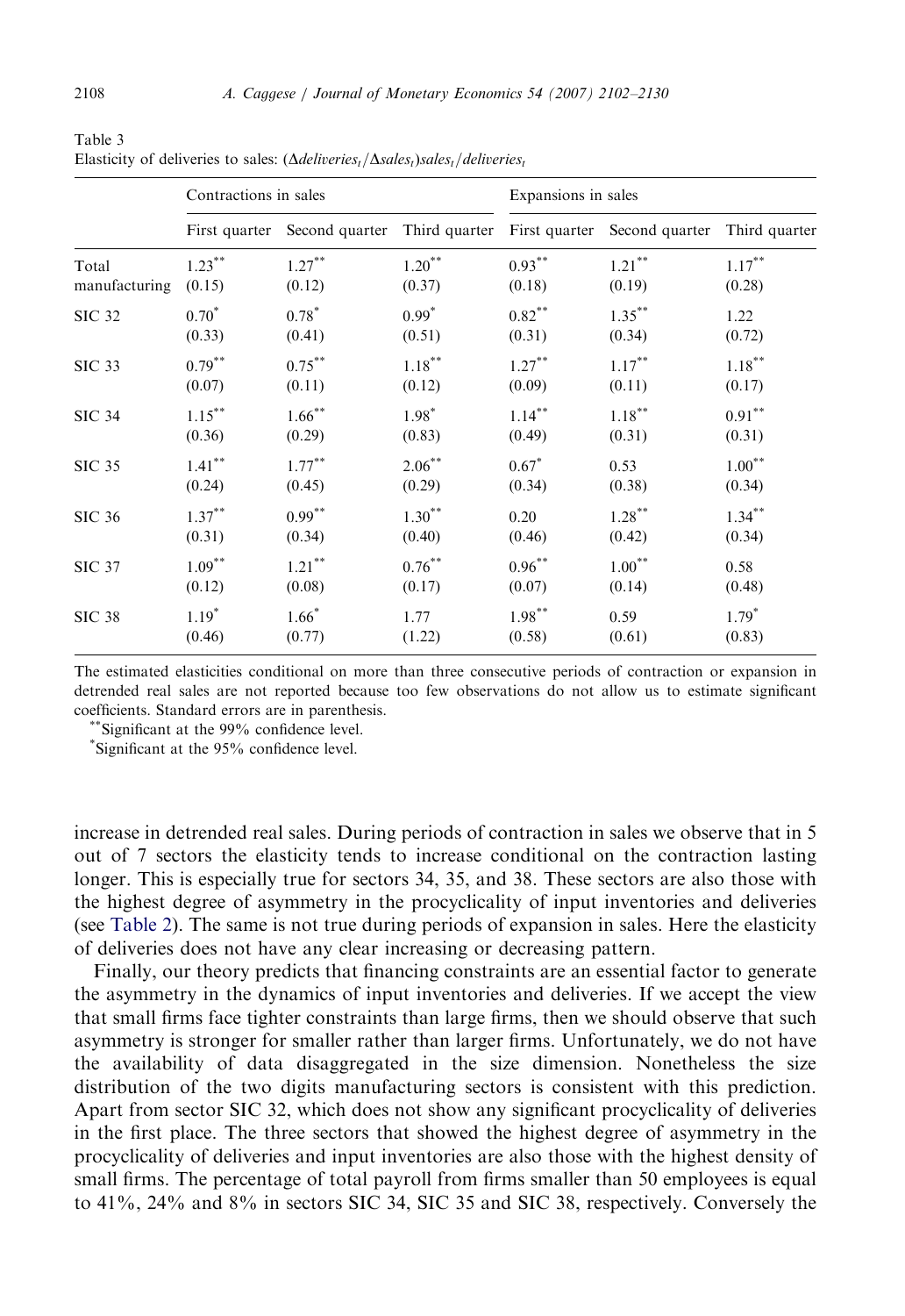same percentage is as small as 4.7% for the SIC 36 sector, the only one in which the asymmetry goes in the opposite direction.

# 3. The model

In this section we develop a model that studies the interactions between financing and irreversibility constraints. We consider an industry populated by many firms. Each firm chooses investment in fixed and variable capital in order to maximize the expected discounted sum of future dividends. As all firms have access to the same risky technology, we will describe and solve the optimal investment problem of one generic firm.  $k_t$  and  $l_t$ are, respectively, the stock of fixed and variable capital. Variable capital represents variable inputs such as raw materials and work in progress, while fixed capital represents fixed inputs such as plant and equipment. For simplicity, labor is not considered in the analysis. However, the inclusion of an additional factor of production would not affect the results. Output  $y_t$  is produced according to a Cobb–Douglas production function:

$$
y_t = e^{\theta_t} k_t^{\alpha} l_t^{\beta} \quad \text{with } \alpha > 0; \ \beta > 0; \ \alpha + \beta < 1,
$$
 (1)

where  $\theta_t$  is a stationary autoregressive stochastic process representing the productivity shock. Variable capital  $l_t$  is immediately productive, and is reversible. Fixed capital purchased at time t takes one period to become productive and once installed it cannot be liquidated unless the whole of the assets is sold. This means that, if the firm continues the activity in period t, fixed capital  $k_{t+1}$  is subject to the following irreversibility constraint:

$$
k_{t+1} \geqslant (1 - \delta_k)k_t,\tag{2}
$$

where  $\delta_k$  is the depreciation rate of fixed capital. Constraint (2) is justified by the fact that in many industries plant and equipment do not have a secondary market because they cannot be easily converted to other productions. It is also consistent with the empirical evidence from a large sample of US manufacturing plants analyzed by [Caballero et al.](#page-28-0) [\(1995\)](#page-28-0). Moreover, constraint (2) implies that fixed capital is fully irreversible. Another possibility would be to assume partial irreversibility (fixed capital has a resell price lower than its value in the firm). As long as the wedge between the selling price and the internal value is not negligible, both full and partial irreversibility would generate similar qualitative results.

We introduce financial markets imperfections by assuming that equity finance and risky debt are not available. Moreover we follow other studies, such as [Kiyotaki and Moore](#page-28-0) [\(1997\)](#page-28-0), in assuming that collateralized debt is the only source of external funding. We assume that at time t the firm can borrow (and lend) one period debt, with face value  $b_t$ , at the market riskless rate r. A positive (negative)  $b_t$  indicates that the firm is a net borrower (lender). The amount of borrowing is limited by the following constraint:

$$
b_t \leq \tau_k k_t + \tau_l l_t,\tag{3}
$$

where  $\tau_k$  and  $\tau_l$  are the shares of fixed and variable capital that can be used as collateral:

$$
\tau_k \leq (1 - \delta_k)^2,\tag{4}
$$

$$
\tau_l \leq 1 - \delta_l,\tag{5}
$$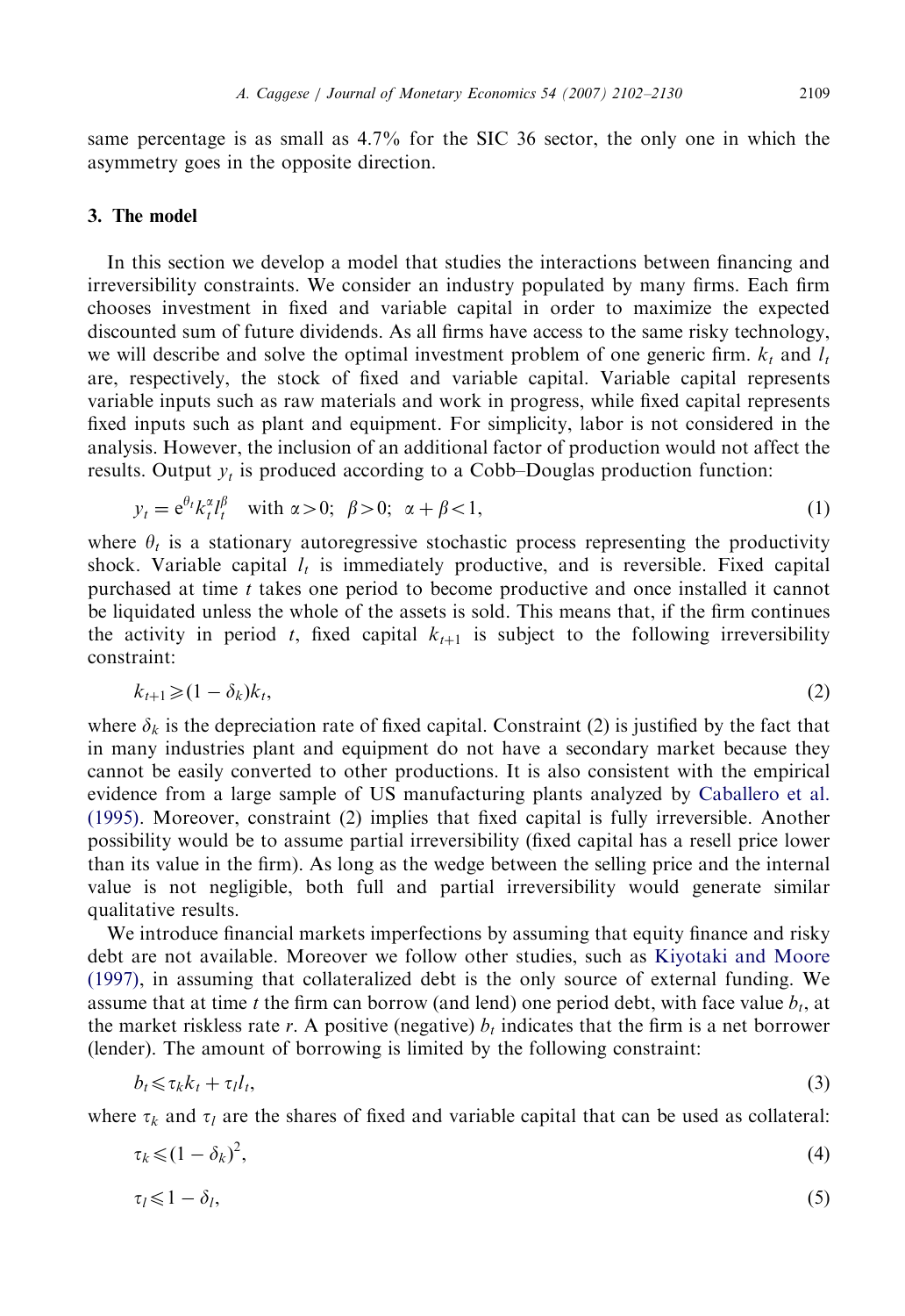where  $\delta_l$  is the depreciation rate of variable capital. Fixed capital is accepted as collateral because constraint (2) does not apply when the whole of the assets are liquidated. Constraints (4) and (5); holding with equality imply that the end of period t residual capital is fully collateralizable.<sup>5</sup> In the case of constraint (4) the term  $1 - \delta_k$  is squared because at the beginning of period t capital  $k_t$  has already depreciated at the rate  $\delta_k$  (see Eq. 8), and therefore at the end of period t the residual value of one unit of  $k_t$  is equal to  $(1 - \delta_k)^2$ .

The timing of the model is the following: the firm inherits from time  $t - 1$  the fixed capital  $k_t$  and the net worth  $w_t$ . At the beginning of period t the shock  $\theta_t$  is realized, and the firm can either liquidate or continue activity. If the firm is liquidated its assets are sold and its net worth  $w_t$  is distributed as dividends. If the firm continues activity it pays the fixed cost  $F>0$  and borrows one period debt with face value  $b<sub>t</sub>$ , receiving the discounted value  $b_t/R$ . The net worth  $w_t$  plus the new borrowing  $b_t/R$  are allocated between dividends, variable capital and fixed capital:

$$
d_t + k_{t+1} + l_t = w_t + \frac{b_t}{R} - F,
$$
\n(6)

$$
d_t \geqslant 0,\tag{7}
$$

where  $d_t$  are the dividends distributed at time t. After producing the firm repays the debt  $b_t$ at the end of the period. Therefore residual net worth at the end of period  $t$  is<sup>6</sup>

$$
w_{t+1} = y_t - b_t + (1 - \delta_k)k_{t+1} + (1 - \delta_l)l_t.
$$
\n<sup>(8)</sup>

The fixed cost F ensures that on average a significant fraction of firms earn negative profits. In addition to generating realistic dynamics of revenues and profits, this assumption ensures that a positive fraction of firms have both the financing and the irreversibility constraint binding. In the next section we will show that the interaction between the two constraints is essential for the results obtained in the simulations of the model. Furthermore, the timing assumptions in Eqs. (6) and (8) imply that fixed capital takes two period to generate revenues. This is because fixed capital purchased at time  $t - 1$  generates output in period t, but  $y_t$  cannot be used to finance period t investment, because it enters the law of motion of wealth at time  $t + 1$  (see Eq. 8). This timing assumption is necessary because if we allow  $y_t$ to enter the law of motion of wealth at time  $t$ , then Eq. (6) would imply that variable capital investment could be paid with its own revenues. In this case financing constraints would be binding only for a negligible share of firms in the simulated industries.<sup>7</sup>

Liquidation at the beginning of period  $t$  can happen for two different reasons: (i) exogenous liquidation, with probability  $1 - \gamma$ . This ensures that the distribution of firms

<sup>&</sup>lt;sup>5</sup>Constraints (4) and (5); holding with disequality are equivalent to assume that the firm can "steal" a  $(1 - \tau)$ fraction of the residual value of capital. To assume that  $l_i$  is collateralizable is equivalent to assume that the firm is given short term trade credit by its suppliers, who then discount such credit at a bank, which is willing to assume the liability because this is secured by the value of variable capital. Regarding fixed capital, the results of the model are not sensitive to whether we assume  $k_t$  or  $k_{t+1}$  to be available as collateral in period t. Therefore we chose the more realistic assumption.  $k_t$  is physical capital existing at the beginning of time t, and can be observed by the lenders at the time they lend the funds. Conversely  $k_{t+1}$  is fixed capital that will be in place only at the end of period  $t$ .

<sup>&</sup>lt;sup>6</sup>Eqs. (1) and (8) imply that one unit of installed fixed capital  $k_{t+1}$  is fully productive in period  $t + 1$ , while its market value is reduced by the depreciation rate  $\delta_k$ .

This is because variable capital investment,  $l_1 - (1 - \delta_l)l_{l-1}$ , is on average much larger than fixed capital investment,  $k_{t+1} - (1 - \delta_k)k_{t-1}$ . In the calibration of the model with quarterly data,  $l_t/k_{t+1}$  is on average around 1,  $\delta_k$  around 3% and  $\delta_l$  around 50%.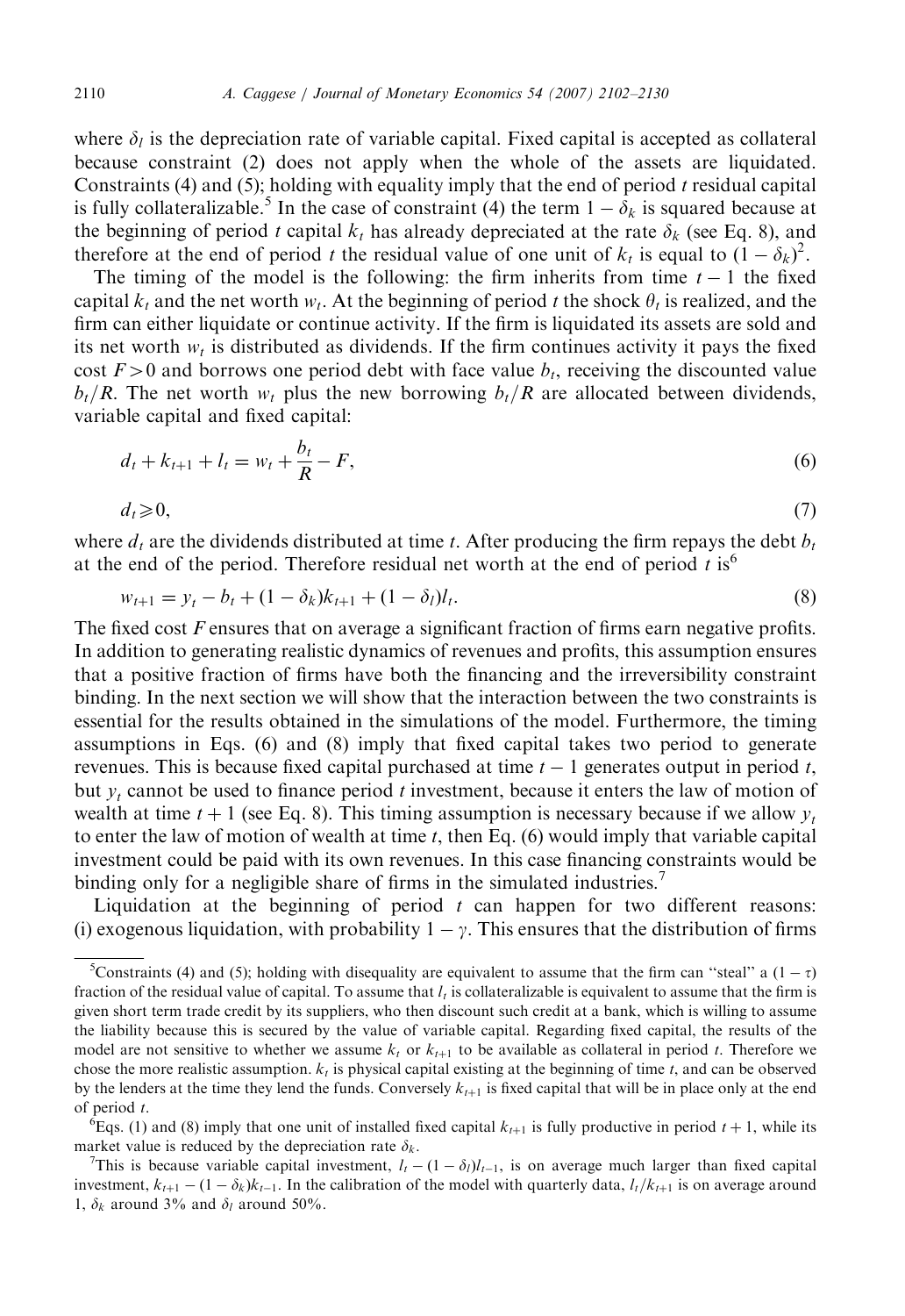does not degenerate to the point where all firms are very wealthy and no one is financially constrained. (ii) Voluntary liquidation. After observing  $\theta_t$ , the firm decides to liquidate before paying the fixed cost  $F$  if the net present value of continuing activity is lower than the liquidation value of the assets of the firm. In theory the contemporaneous presence of the financing and the irreversibility constraint can also cause an endogenous ''inefficient'' liquidation where a firm is forced to sell the business in order to repay the debt, even though the business has a positive net present value. In practice, however, inefficient liquidation is never part of the set of optimal choices conditional on the set of parameters we use for the simulations.

We formulate now the intertemporal maximization problem. We denote the expected value of the firm at time t, after  $\theta_t$  is realized, and conditional on not liquidating in period t, by  $V_t^{\text{stay}}(w_t, \theta_t, k_t)$ , where  $w_t$ ,  $\theta_t$  and  $k_t$  are the three state variables of the problem:

$$
V_t^{\text{stay}}(w_t, \theta_t, k_t) = \max_{l_t, k_{t+1}, b_t} d_t + \frac{1}{R} \mathbf{E}_t[V_{t+1}(w_{t+1}, \theta_{t+1}, k_{t+1})],\tag{9}
$$

where  $V_{t+1}(w_{t+1}, \theta_{t+1}, k_{t+1})$  is defined as follows:

$$
V_{t+1}(w_{t+1}, \theta_{t+1}, k_{t+1}) = \gamma S_{t+1} V_{t+1}^{\text{stay}}(w_{t+1}, \theta_{t+1}, k_{t+1}) + (1 - \gamma S_{t+1}) w_{t+1},\tag{10}
$$

where  $S_t$  is a binary variable. It is equal to one if both the following conditions are satisfied:

$$
V_t^{\text{stay}}(w_t, \theta_t, k_t) > w_t \tag{11}
$$

and

$$
w_t - \left[ (1 - \delta_k) - \frac{\tau_k}{R} \right] k_t \ge F \tag{12}
$$

and is equal to zero otherwise, indicating that the firm is liquidated. Condition (12) rules out inefficient liquidation, because it ensures that a firm with positive net present value also has enough resources to pay the debt and to continue activity. This condition is determined using Eq. (6) to substitute  $b_t$  in the collateral constraint (3) and then substituting  $d_t = l_t = 0$  and  $k_{t+1} = (1 - \delta_k)k_t$ .<sup>8</sup>

The firm's problem is defined by Eq. (9) subject to constraints (2), (3), (6) and (7). The solution to the problem is obtained using a numerical method, and is illustrated in detail in Appendix A. A unique solution to this problem may not exist in general, because Eq. (10) implies that  $V_{t+1}$  may not be concave. However, for the sets of parameter values chosen for the simulations presented in the next sections we have verified, after solving the

$$
F \leqslant \tau_k \left[ \frac{1}{R} (1 - \delta_k) - 1 \right] k_{t-1}.
$$
\n
$$
(13)
$$

If  $\tau_k$  is greater than zero, condition (13) cannot be satisfied even if  $F = 0$ . But with  $F = 0$  any firm, no matter how small its scale of activity is, has a positive net present value of the discounted stream of future profits. Therefore condition (13) implies that in the worst case scenario a firm may decide to liquidate even though, if capital was reversible, it would have been profitable to continue.

<sup>&</sup>lt;sup>8</sup>Condition (12) implies that  $w_t$  is always large enough so that, by setting  $l_t$ ,  $d_t$  and  $k_{t+1}$  as low as possible, the firm is always able to satisfy the budget constraint. This condition is violated if  $w_t$  is low enough. In order to see this, we substitute  $w_t$  in condition (12) using Eq. (8), and we consider the "worst case scenario" in which the firm was lacking the funds to invest in variable capital in the previous period:  $y_{t-1} = 0$ ,  $l_{t-1} = 0$ ,  $b_{t-1} = \tau_k k_{t-1}$  and  $k_t = (1 - \delta_k)k_{t-1}$ . In this case condition (12) becomes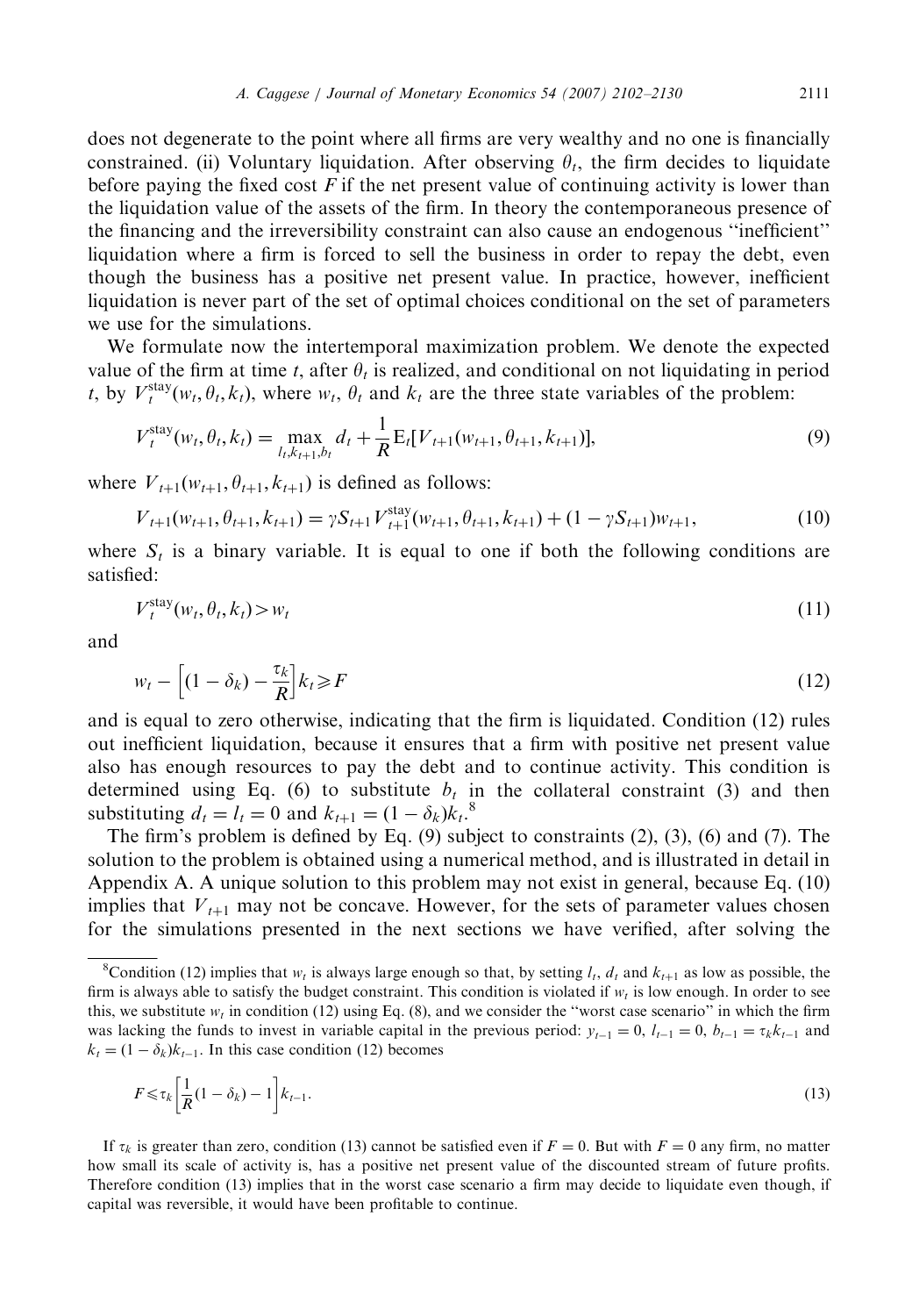problem, that the computed function  $E_t[V_{t+1}(w_{t+1}, \theta_{t+1}, k_{t+1})]$  is concave in  $(w_t, \theta_t, k_t)$ , and therefore also the function  $V_t^{\text{stay}}(w_t, \theta_t, k_t)$  is concave, and the solution found is thus unique.

In the remaining parts of this section we provide a description of the first-order conditions of the problem in the special case when endogenous exit never happens in equilibrium ( $S_t = 1$  for any t). This simple case is useful to illustrate the effects of the interactions between the financing and the irreversibility constraint on investment decisions. We substitute  $S_t = S_{t+1} = 1$  and  $V_t = V_t^{\text{stay}}$  in Eqs. (9) and (10), obtaining

$$
V_t(w_t, \theta_t, k_t) = \max_{l_t, k_{t+1}, b_t} d_t + \frac{1}{R} \mathbb{E}_t[\gamma V_{t+1}(w_{t+1}, \theta_{t+1}, k_{t+1}) + (1 - \gamma)w_{t+1}].
$$
 (14)

Let  $\mu_t$ ,  $\lambda_t$  and  $\phi_t$  be the Lagrangian multipliers associated to the constraints (2), (3) and (7). Also let  $\pi_{t+1}$  be the value at the beginning of period  $t + 1$  of the gross economic profits realized by the firm during period t:

$$
\pi_{t+1} = y_t - A_{t+1} \delta_k k_t - \delta_l l_t - RF,
$$
\n
$$
A_{t+1} = \frac{R}{\gamma} \frac{1 + \gamma \phi_t}{1 + \gamma \phi_{t+1}}.
$$
\n(15)

The cost of fixed capital depreciation,  $\delta_k k_t$ , is multiplied by the term  $\Lambda_{t+1}$  which takes into account that the cost of capital is affected by the shadow value of money in period  $t + 1$  relative to the shadow value in period t.  $\Lambda_{t+1}$  is inversely related to y because with probability  $1 - \gamma$  the firm liquidates at the beginning of period t before the installed capital  $k_t$  can be used for production. Substituting  $d_t$  in Eq. (14) using Eq. (6) and taking the firstorder conditions of Eq. (14) with respect to  $b_t$ ,  $l_t$  and  $k_{t+1}$ , it is possible to show that the solution of the problem is given by the optimal sequence of  $\{k_{t+1}, l_t, b_t, d_t, \lambda_t, \mu_t, \phi_t\}$  $k_t, w_t, \theta_t$ <sub>l</sub><sup>o</sup> which satisfies Eqs. (2), (16)–(19), plus the standard complementary slackness conditions on  $\lambda_t$ ,  $\mu_t$  and  $\phi_t$ :

$$
\phi_t = R\lambda_t + \gamma E_t(\phi_{t+1}),\tag{16}
$$

$$
[1 + \gamma E_t(\phi_{t+1})](\pi_{t+1}^l - r) = (R - \tau_l)R\lambda_t, \tag{17}
$$

$$
\frac{\gamma}{R} \mathbf{E}_{t}[(1+\gamma\phi_{t+2})\pi_{t+2}^{k}] - (1+\phi_{t})r = R\lambda_{t} - \gamma\tau_{k}\mathbf{E}_{t}(\lambda_{t+1}) - R\mu_{t} + \gamma(1-\delta_{k})\mathbf{E}_{t}(\mu_{t+1}),
$$
\n(18)

$$
d_t + \left(1 - \frac{\tau_l}{R}\right)l_t + k_{t+1} \leqslant w_t + \frac{\tau_k}{R}k_t. \tag{19}
$$

 $\pi_{t+2}^k = \partial \pi_{t+2}/\partial k_{t+1}$  and  $\pi_{t+1}^l = \partial \pi_{t+1}/\partial l_t$  are the marginal gross profits of fixed and variable capital, respectively.<sup>9</sup> Eq. (19) combines the budget constraint (6) and the collateral constraint (3) and implies that the downpayment necessary to finance  $k_{t+1}$ ,  $l_t$  and  $d_t$  must be lower than the net wealth of the firm plus the additional funds borrowed using  $k_t$  as collateral.  $(1 - (\tau_l/R))$  is the downpayment necessary to buy one unit of variable capital.  $\lambda_l$ is positive when the financing constraint is binding in period  $t$  (Eq. (19) is holding with equality), and is equal to zero otherwise.  $\phi_t$  is positive when the financing constraint is

<sup>&</sup>lt;sup>9</sup>The value of  $\pi_{t+1}^l$  is known at time t because it does not depend on the term  $A_{t+1}$ .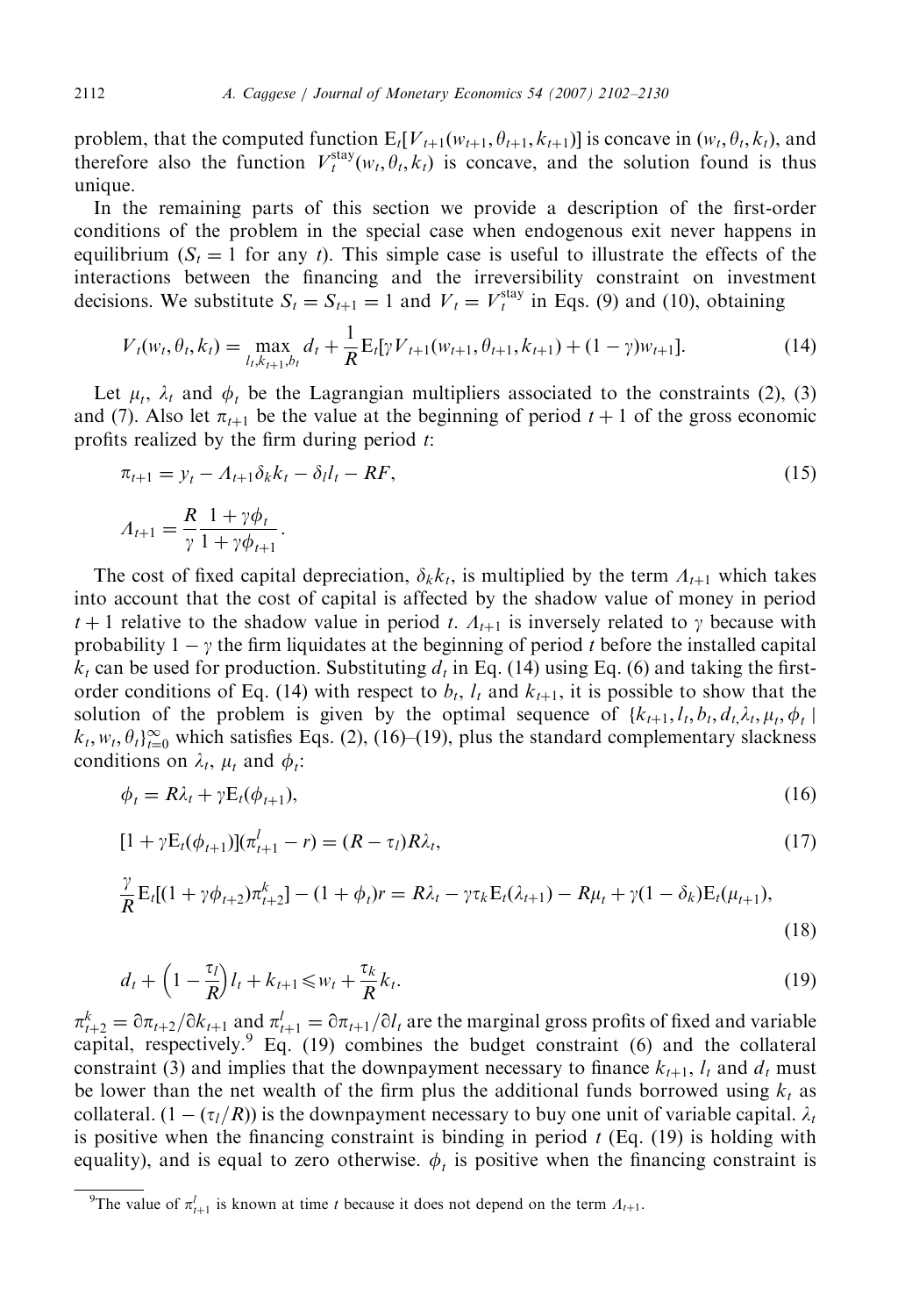binding in period  $t$  or has some probability to bind in the future. This can be easily seen by iterating forward (16):

$$
\phi_t = R \sum_{j=0}^{\infty} \gamma^j E_t(\lambda_{t+j}).
$$
\n(20)

Eq. (20) implies that a positive  $\phi$ , represents the additional value of financial wealth for the firm in terms of its ability to reduce financing constraints. As long as  $\phi_t > 0$  then the gross return on money invested in the firm is higher than the gross market return  $R$ , and the firm does not distribute dividends ( $d_t = 0$ ). Eqs. (17) and (18) are the first-order conditions for variable capital and fixed capital, respectively. In Eq. (18) the terms  $(1 +$  $\phi_t$ )r and  $(\gamma/R)E_t[(1 + \gamma \phi_{t+2})\pi_{t+1}^k]$  are the marginal cost and the marginal gross profits of fixed capital, respectively. Capital  $k_{t+1}$  is purchased at time t, generates output during period  $t + 1$  but the corresponding profits become available at the beginning of period  $t + 2$ , and therefore they are evaluated at their expected shadow value  $\phi_{t+2}$ .  $\mu_t$  is positive when the irreversibility constraint (2) is binding, and is equal to zero otherwise. The term  $(1 - \delta)\beta E_t(\mu_{t+1})$  is the cost of future expected irreversibility constraints. In the next subsections we will describe the main qualitative features of the model. We will first analyze the solution without the financing constraint, then we will analyze the solution without the irreversibility constraint, and finally we will explain how the two constraints interact with each other.

## 3.1. Solution with the irreversibility constraint only

In this subsection we rule out current and future expected financing constraints by assuming that  $w_0$ , the initial wealth of the firm, is high enough so that the borrowing constraint (3) is never binding. This means that  $\lambda_t = 0$  for any t, and the first-order conditions  $(16)$ – $(18)$  can be simplified as follows:

$$
\phi_t = 0,\tag{21}
$$

$$
\pi_{t+1}^l - r = 0,\tag{22}
$$

$$
\frac{\gamma}{R} \mathbf{E}_t(\pi_{t+2}^k) - r = \gamma (1 - \delta_k) \mathbf{E}_t(\mu_{t+1}) - R\mu_t.
$$
\n(23)

Eqs. (2), (22) and (23) jointly determine  $\mu_t$ ,  $l_t$  and  $k_{t+1}$ . They describe the solution to a version of a well-known irreversible investment problem (e.g. see [Bertola and](#page-27-0) [Caballero, 1994\)](#page-27-0). Since we allow for a multifactor production technology the consequence is that  $l_t$ , the reversible factor, is more volatile than  $k_t$ , the irreversible factor, both after a positive and a negative shock. This follows from the comparison of Eqs. (22) and (23). Eq. (22) implies that variable capital always reacts to both positive and negative productivity shocks. Constraint (2) instead implies that, after a negative productivity shock at time t,  $k_{t+1}$ , cannot be reduced below  $(1 - \delta_k)k_t$ , and as a consequence  $(\gamma/R)E_t(\pi_{t+2}^k)$ decreases and is compensated by an increase in  $\mu_t$  on the right-hand side of Eq. (23). Instead after a positive productivity shock  $\mu_t = 0$  but  $E_t(\mu_{t+1}) > 0$  because constraint (2) can be binding at time  $t + 1$  conditional on a future negative shock. The positive value of  $E_t(\mu_{t+1})$  in Eq. (23) is compensated by a reduction in  $k_{t+1}$  that increases  $(\gamma/R) \mathbf{E}_t(\pi_{t+2}^k)$ .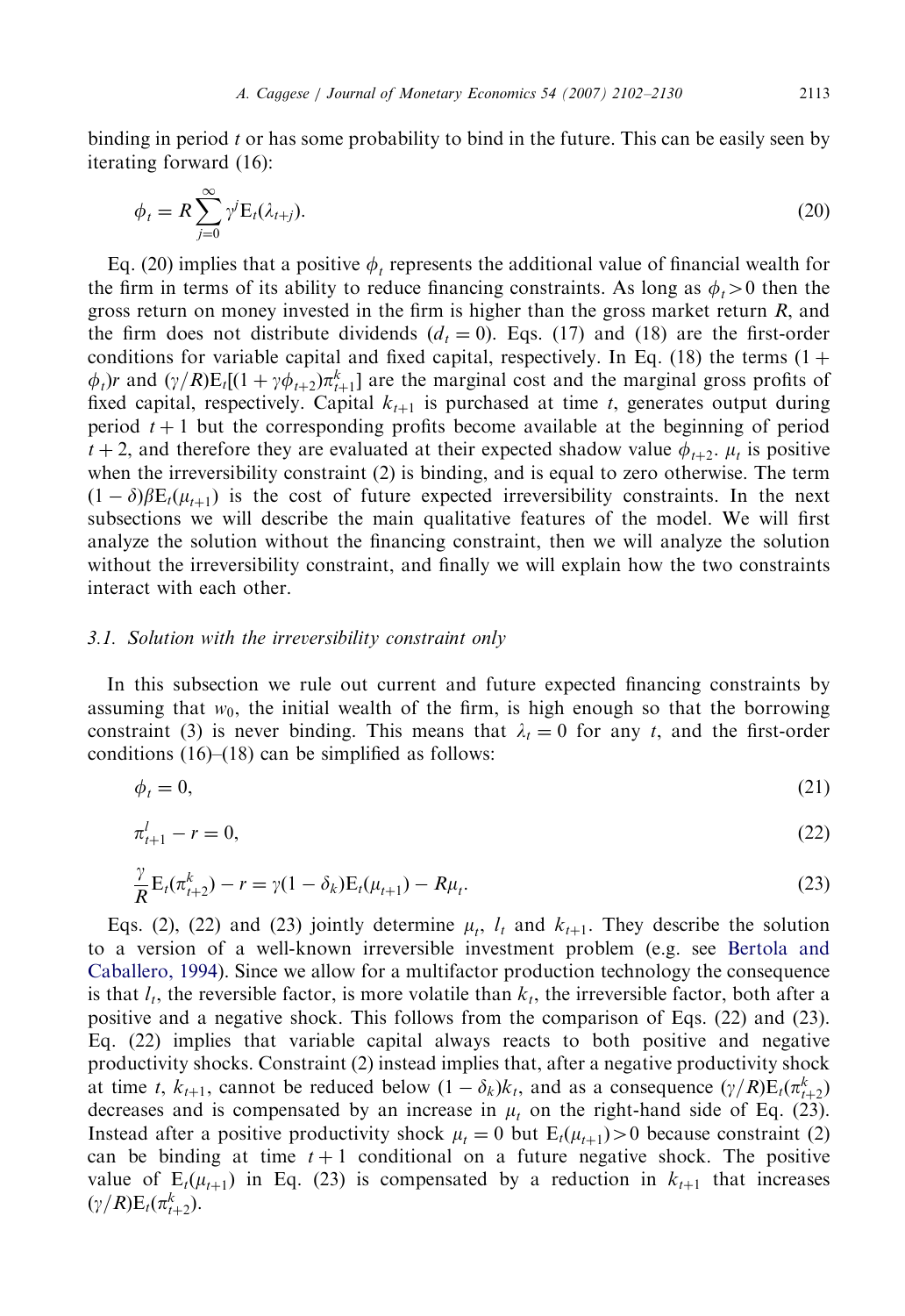#### 3.2. Solution with the financing constraint only

In this section we rule out current and future expected irreversibility constraints by assuming that both variable capital and fixed capital are reversible, and the irreversibility constraint (2) no longer applies. Substituting  $\mu_t = E_t(\mu_{t+1}) = 0$  in (18) we obtain the following:

$$
\frac{\gamma}{R} \mathbf{E}_{t}[(1 + \gamma \phi_{t+2})\pi_{t+2}^{k}] - (1 + \phi_{t})r = R\lambda_{t} - \gamma \tau_{k} \mathbf{E}_{t}(\lambda_{t+1}). \tag{24}
$$

In this case Eqs. (16), (17), (19) and (24) jointly determine  $\phi_i$ ,  $\lambda_i$ ,  $l_t$  and  $k_{t+1}$ . If the firm does not have enough resources to invest optimally, then constraint (19) is binding with equality and both  $\lambda_t$  and  $\phi_t$ , are positive. Eqs. (17) and (24) imply that a positive  $\lambda_t$ increases both  $\pi_{t+1}^l$  and  $\pi_{t+2}^k$ , and this reduces both  $l_t$  and  $k_{t+1}$ . Suppose instead that the constraint (19) is not binding, but there is a positive probability to face future financing constraints. In this case  $\lambda_t = 0$  but  $E_t(\lambda_{t+1})$  and  $\phi_t$  are positive. Eq. (17) simplifies to Eq. (22), because future expected financing constraints do not directly affect  $l<sub>t</sub>$ , the variable capital investment decisions. Regarding fixed capital, Eq. (24) implies that financing constraints expected at time  $t + 1$  have two counteracting effects on  $k_{t+1}$ . First, higher expected financing constraints increase  $\gamma \tau_k E_t(\lambda_{t+1})$ , the expected collateral value of fixed capital in period  $t + 1$ . This reduces  $(\gamma/R)E_t[(1 + \gamma \phi_{t+2})\pi_{t+2}^k]$ , the required gross return on capital, and increases  $k_{t+1}$ . Second, Eq. (17) implies that  $E_t(l_{t+1})$  decreases in  $E_t(\lambda_{t+1})$ . This means that the more the firm is expected to be financially constrained in the next period, the lower is the expected level of variable capital investment  $l_{t+1}$ . Since  $k_{t+1}$  and  $l_{t+1}$  are complementary, it follows that the lower is  $E_t(l_{t+1})$ , the lower is the expected profitability of fixed capital, and the lower is  $k_{t+1}$ . Simulation results show that this negative effect always dominates on the positive effect of the term  $\gamma \tau_k E_t(\lambda_{t+1})$ . The implication is that two firms with identical technology and identical profitability, and both currently not financially constrained, may choose very different fixed capital investment levels depending on their level of wealth, because the latter affects future expected financing constraints. In Section 4 we will show that this ''precautionary'' effect on investment is quantitatively important, and reduces the volatility of fixed capital in a way that is similar to the effect of convex adjustment costs.

## 3.3. Solution with the financing and the irreversibility constraints

We now consider the solution of the problem with both constraints. Instead of describing in detail such solution, we focus only on the most interesting feature, namely the fact that the irreversibility and the financing constraint interact and reinforce each other. Not only do financing constraints increase the cost of future irreversibility constraints, but also the irreversibility of fixed capital amplifies the effects of financing constraints on variable capital investment. In order to see this we evaluate Eq. (19) for  $d_t = 0$ and  $k_{t+1} = (1 - \delta)k_t$ . This allows us to define an upper limit on new investment in variable capital:

$$
\left(1 - \frac{\tau_l}{R}\right)l_t \leqslant w_t - \left[(1 - \delta_k) - \frac{\tau_k}{R}\right]k_t.
$$
\n<sup>(25)</sup>

The left-hand side of Eq. (25) is the downpayment necessary to buy the variable capital  $l_i$ .  $[(1 - \delta_k) - \tau_k/R]k_i$  is the minimum financing needed to sustain the current level of fixed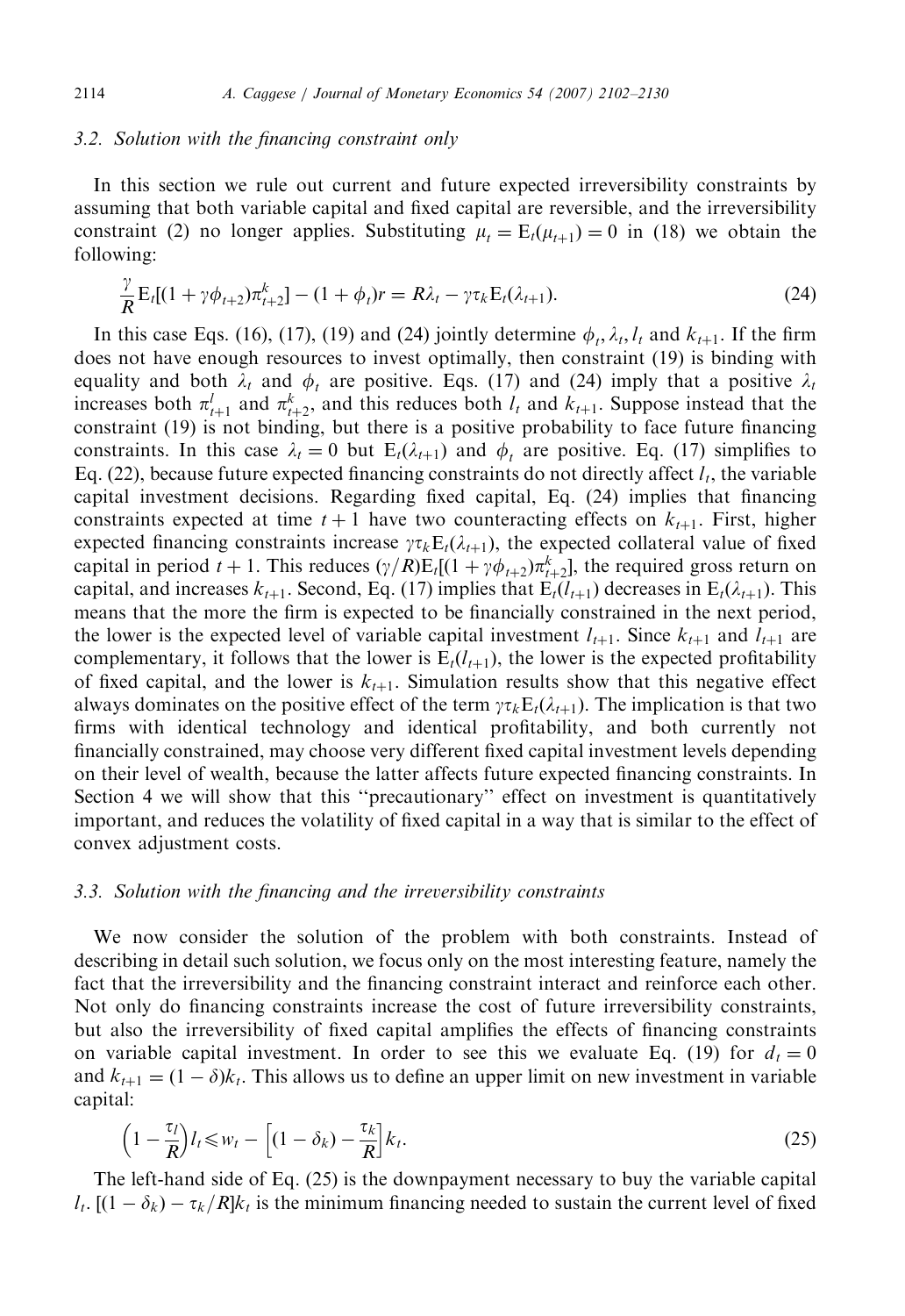capital. Suppose now that the firm is hit by a persistent and negative productivity shock, so that both the financing and the irreversibility constraints are binding at times t and  $t + 1$ . By evaluating Eq. (25) with equality both at times t and  $t + 1$  it follows that

$$
\Delta l_{t+1} = \frac{R}{R - \tau_t} \left\{ \Delta w_{t+1} + \delta_k \left[ (1 - \delta_k) - \frac{\tau_k}{R} \right] k_t \right\}.
$$
\n(26)

Because  $\delta_k$ , the quarterly depreciation rate of fixed capital, is typically very small, Eq. (26) implies that the reduction in wealth caused by the negative shock ( $\Delta w_{t+1}$  < 0) is mainly absorbed by a negative change in variable capital  $(\Delta l_{t+1} < 0)$ . This reduces the ratio  $l_{t+1}/k_{t+1}$  below the optimal level. The unbalanced use of the factors of production reduces the productivity of fixed capital and the firm's output. This means that if a similar negative shock also hits the firm in period  $t + 2$  it will cause a bigger reduction in  $w_{t+2}$  and  $l_{t+2}$ , and will further reduce the productivity of fixed capital and output, and so on.

We now illustrate the opposite amplification effect: future expected financing constraints increase the expected cost of a binding irreversibility constraint and reduce the incentive to invest in fixed capital. First, we notice that, when both constraints are binding,  $\mu_t$  is determined by Eq. (18). By substituting recursively we obtain

$$
\mu_{t} = \frac{1}{R} \sum \left[ \frac{\gamma (1 - \delta_{k})}{R} \right]^{j} E_{t} \left[ (1 + \phi_{t+j}) r - \frac{\gamma}{R} (1 + \gamma \phi_{t+2+j}) \pi_{t+1+j}^{k} + R \lambda_{t+j} - \gamma \tau_{k} \lambda_{t+1+j} \right].
$$
\n(27)

In order to interpret Eq. (27) it is useful to evaluate it for the case of no financing constraints ( $\lambda_t = \phi_t = 0$  for any t):

$$
\mu_t = \frac{1}{R} \sum \left[ \frac{\gamma (1 - \delta_k)}{R} \right]^j \left[ r - \frac{\gamma}{R} \mathbf{E}_t [\pi_{t+1+j}^k] \right]. \tag{28}
$$

The term  $r - (\gamma/R) E_t[\pi_{t+1+j}^k]$  is positive if the irreversibility constraint is binding in period  $t + j$ . Therefore Eq. (28) shows that  $\mu_t$  is the expected discounted sum of the marginal loss in revenues caused by the fact that the stock of fixed capital is inefficiently high when the irreversibility constraint is binding. Now compare Eq. (28) with Eq. (27). In the latter case, where the firm also faces financing imperfections,  $\mu_t$  increases in  $E_t(R\lambda_{t+i} - \gamma \tau_k \lambda_{t+1+i})$ . This term is positive, and represents the net cost of future expected financing constraints. The intuition is that the lower return on capital caused by the irreversibility constraint is going to be a bigger problem when the firm is financially constrained, and must rely on internal funds to finance investment. Therefore financing constraints increase the cost of irreversibility  $\mu_t$ . But this implies that they also increase the value of  $E_t(\mu_{t+1})$  when the irreversibility constraint is not currently binding, and so they make the firm more cautious about investing in fixed capital.

## 4. Numerical solution and simulations

#### 4.1. The solution of the investment problem

We solve the intertemporal maximization problem using a numerical method (see Appendix B for details). Adding the subscript  $i$  to indicate the generic  $i$ th firm, the solution consists of the optimal policy functions  $k_{i,t+1}(w_{i,t}, \theta_{i,t}, k_{i,t})$  and  $l_{i,t}(w_{i,t}, \theta_{i,t}, k_{i,t})$ , the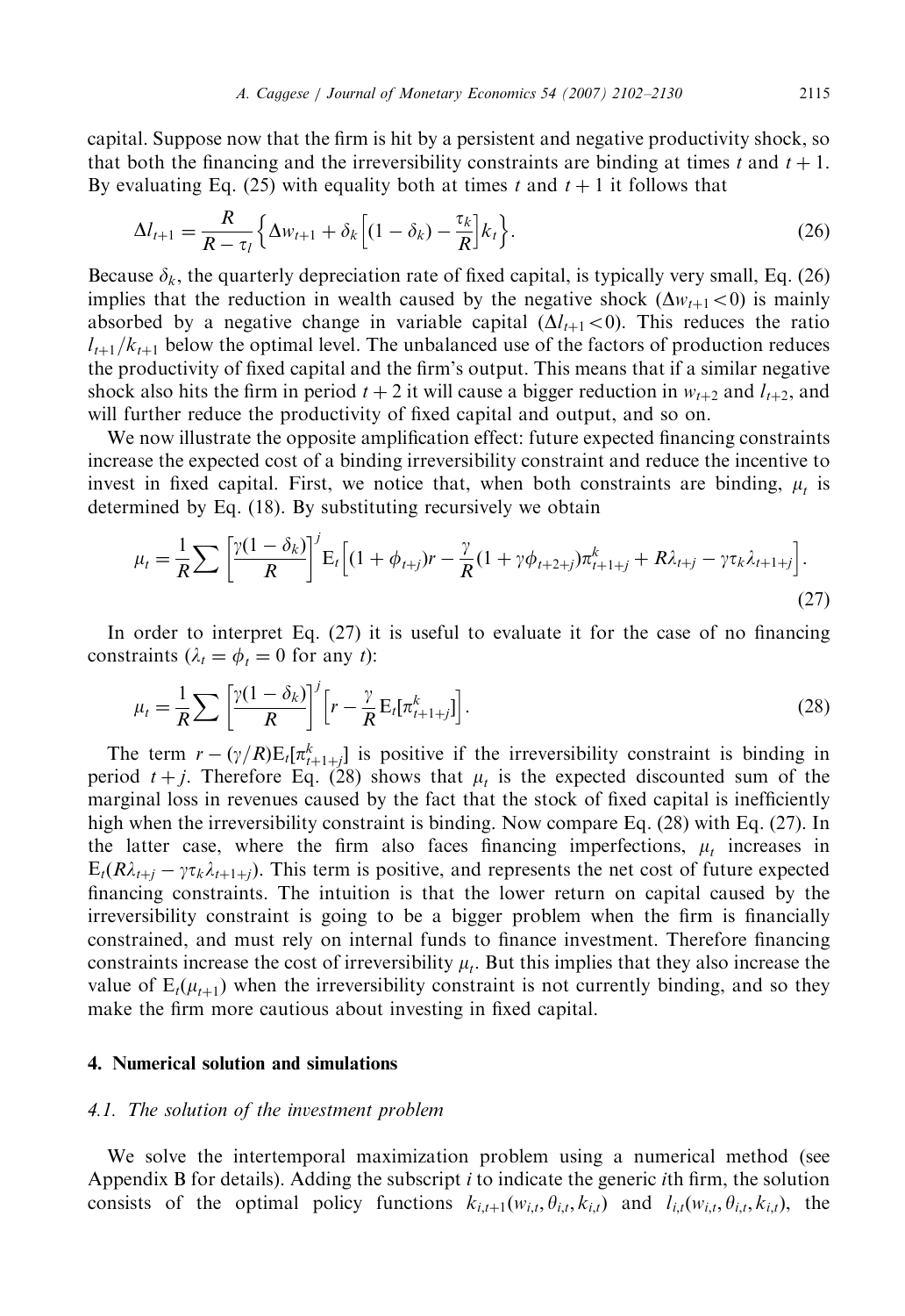associated Lagrange multipliers  $\lambda_{i,t}(w_{i,t}, \theta_{i,t}, k_{i,t})$ ,  $\mu_{i,t}(w_{i,t}, \theta_{i,t}, k_{i,t})$  and  $\phi_{i,t}(w_{i,t}, \theta_{i,t}, k_{i,t})$ , the value function  $V_{i,t}^{\text{stay}}(w_{i,t}, \theta_{i,t}, k_{i,t})$  and the liquidation rule  $S_t(w_{i,t}, \theta_{i,t}, k_{i,t})$ .  $\theta_{i,t}$  is defined as follows:

$$
\theta_{i,t} = \theta_{i,t}^{\mathrm{f}} \varepsilon_t,\tag{29}
$$

where  $\theta_{i,t}^{\text{f}}$  is the idiosyncratic productivity shock, and  $\varepsilon_t$  is the industry-wide shock common to all firms.  $\varepsilon_t$  is introduced in order to study the implications of the model for the dynamics of investment at the industry level. The model is otherwise partial equilibrium, with constant interest rate and constant relative prices normalized to 1. Both  $\theta_{i,t}^{\text{f}}$  and  $\varepsilon_t$  are first-order autoregressive stochastic processes:

$$
\theta_{i,t}^{\mathbf{f}} = \rho_{\theta} \theta_{i,t-1}^{\mathbf{f}} + \zeta_{i,t}^{\theta},
$$
\n
$$
\zeta_{i,t}^{\mathbf{f}} \sim \text{iid } \mathbf{N}(\overline{\theta}, \sigma_{\theta}^{2}),
$$
\n
$$
\varepsilon_{t} = \rho_{\varepsilon} \varepsilon_{t-1} + \zeta_{t}^{\varepsilon},
$$
\n
$$
\zeta_{t}^{\varepsilon} \sim \text{iid } \mathbf{N}(0, \sigma_{\varepsilon}^{2}),
$$
\n(31)

In all the following simulations  $\theta_{i,t}^f$  and  $\varepsilon_t$  are discretized, respectively, as two states and eight states symmetric Markov processes:

$$
\theta_{i,t}^f \in \{\theta_L, \theta_H\} \quad \text{where } \theta_L < \theta_H,
$$
\n
$$
\varepsilon_{i,t} \in \{\varepsilon_1, \varepsilon_2, \dots, \varepsilon_8\} \quad \text{where } \varepsilon_1 < \varepsilon_2 < \dots < \varepsilon_8.
$$

The calibrated parameters are illustrated in [Table 4](#page-15-0). We calibrate the model to match the long run averages of output and capital stock for the ''Fabricated Metals Sector'' in the US from 1962 to 1995 (source: NBER-CES manufacturing industry database, SIC code 34). Therefore the ability of the model to explain the cyclical fluctuations of investment will be measured by comparing the statistics from the simulated industry with the corresponding empirical data for the SIC 34 sector. This sector has been chosen as a generic representative one, but the theoretical model can be applied to any other sector where productive units use a combination of reversible and irreversible factors of production and can be subject to borrowing constraints. In fact in Section 2 we showed that the stylized facts that this model aims at explaining are common to the whole of the US manufacturing sector as well as to almost all the two digits durable goods manufacturing sectors. The main advantage of using this sector, rather than the whole manufacturing industry, is that it has an high density of small firms. The SIC 34 sector is populated by many firms, 36 429 according to the statistics for year 1992, the majority of which were small firms: 40.8% of the total payroll was generated from firms with less than 50 employees. Therefore it is reasonable to assume that a large share of these firms is affected by financing imperfections, like the firms in the simulated industry.

In calibrating the model the set of technological parameters  $\alpha$ ,  $\beta$ ,  $\delta_l$ ,  $\overline{\theta}$ ,  $\rho_{\varepsilon}$  and  $\sigma_{\varepsilon}$  are chosen to match the aggregate statistics about the SIC 34 sector.  $\delta_l$  is set in order to match the average life of materials, with the following procedure: in the model  $(1 - \delta_l)l_t$  is the residual value of variable capital at the end of period  $t$ , after production takes place. Therefore we interpret  $(1 - \delta_l)l_t$  as the stock of input inventories, and the gross investment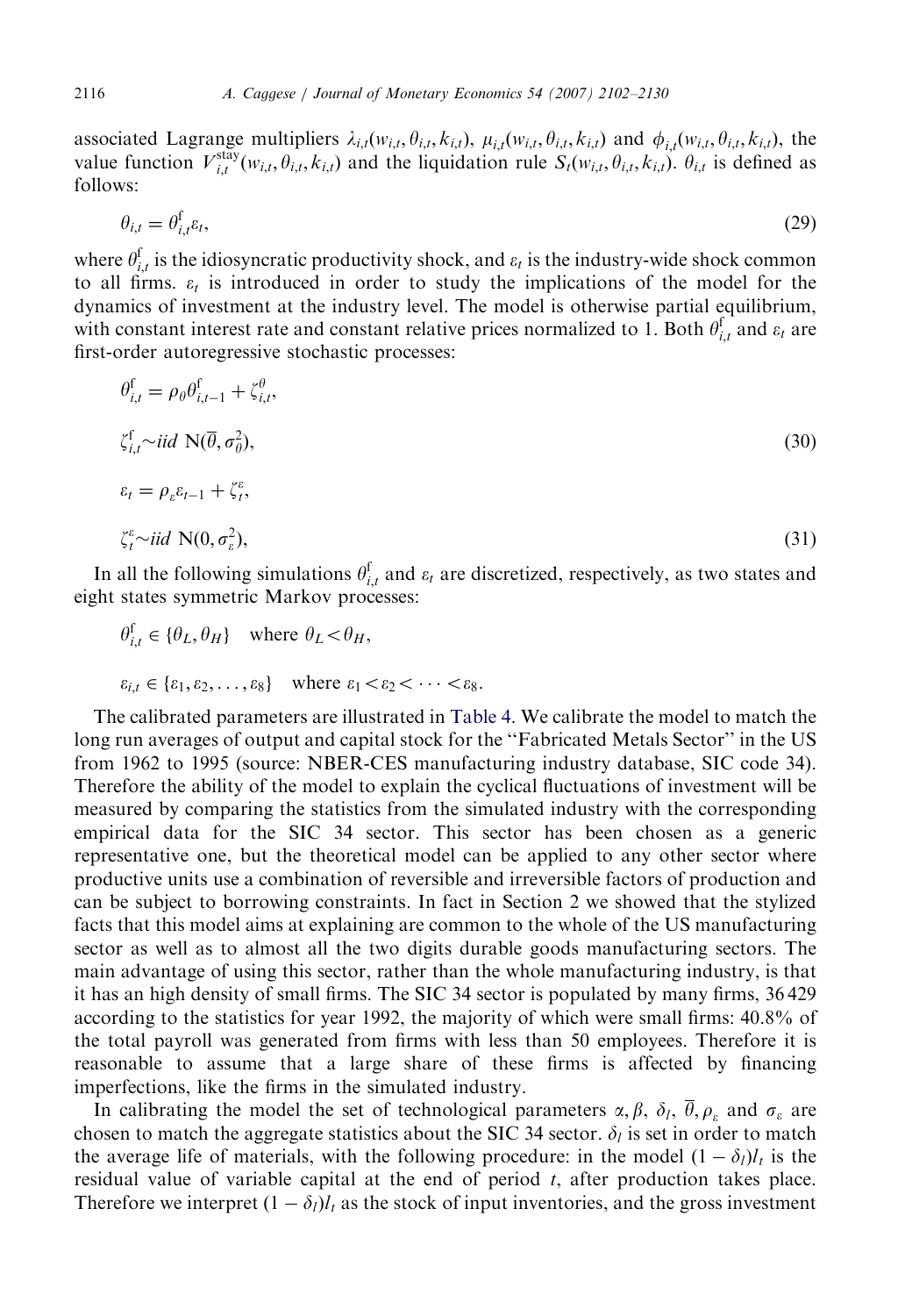<span id="page-15-0"></span>Table 4 Benchmark parameters

|                                                                              | Calibrated parameters                          |                                                |                                                   |                                                  |                                                                                                                                                                      | Matched moments                                                                                    |                                             |  |
|------------------------------------------------------------------------------|------------------------------------------------|------------------------------------------------|---------------------------------------------------|--------------------------------------------------|----------------------------------------------------------------------------------------------------------------------------------------------------------------------|----------------------------------------------------------------------------------------------------|---------------------------------------------|--|
|                                                                              | T                                              | $_{\rm II}$                                    | Ш                                                 | IV                                               | Empirical restriction                                                                                                                                                | Empirical<br>data                                                                                  | Industry with<br>both constraints           |  |
| $\alpha$<br>β<br>$\delta_l$<br>$\rho^a$<br>$\sigma^a$<br>$\overline{\theta}$ | 0.08<br>0.89<br>0.5<br>0.9<br>0.0015<br>0.8354 | 0.75<br>0.895<br>0.5<br>0.9<br>0.002<br>0.8356 | 0.088<br>0.882<br>0.5<br>0.95<br>0.0075<br>0.8267 | 0.072<br>0.898<br>0.5<br>0.9<br>0.0097<br>0.8258 | $k_t/l_t$<br>returns to scale<br>usage of materials<br><i>input inventories</i><br>$corr(y_t, y_{t+1})$<br>st.dev.(sales <sub>t</sub> )<br>Average size <sup>b</sup> | 1.06 <sup>a</sup><br>$0.97^{\rm a}$<br>$\approx 1^{\rm a}$<br>0.77 <sup>a</sup><br>$0.043^{\rm a}$ | 1.02<br>0.97<br>1<br>0.70<br>0.043<br>58851 |  |
| γ<br>$F^{\rm c}$<br>$w_0$ <sup>c</sup>                                       | 0.97<br>0.013<br>n.a.                          | 0.968<br>0.013<br>n.a.                         | 0.98<br>0.010<br>0.19                             | 0.964<br>0.012<br>0.33                           | % firms $\leq 90\%$ size<br>Quarterly turnover<br>Fraction of negative profits                                                                                       | 58 8 5 1 <sup>3</sup><br>$71\%$ <sup>a</sup><br>$3.67\%$ <sup>a</sup><br>$37\%$ <sup>d</sup>       | 70%<br>3.75%<br>42%                         |  |
| $\delta_k$<br>$\sigma_{\theta}$<br>$\rho_\theta$                             | 0.035<br>0.0015<br>0.98                        | 0.035<br>0.002<br>0.98                         | 0.035<br>0.01<br>0.7                              | 0.03<br>0.0182<br>0.7                            | $\frac{i_t}{k_t}$<br>std $\left(\frac{i_l}{k_l}\right)$<br>$corr(\frac{i_t}{k_t}, \frac{i_{t-1}}{k_{t-1}})$                                                          | $0.145^{\circ}$<br>$0.139^e$<br>0.239 <sup>e</sup>                                                 | 0.140<br>0.095<br>0.139                     |  |
| $\tau_l$<br>$\tau_k$<br>r                                                    | n.a.<br>n.a.<br>0.01                           | n.a.<br>n.a.<br>0.01                           | $\mathbf{0}$<br>0.679<br>0.01                     | $\mathbf{0}$<br>0.679<br>0.01                    | Imperfect enforceability<br>debt<br>assets<br>Quarterly real interest rate                                                                                           | 0.3 <sup>f</sup><br>$1\%$                                                                          | 0.32<br>$1\%$                               |  |

I: Industry with no constraint. II: Industry with only the irreversibility constraint. III: Industry with only the financing constraint. IV: Industry with both constraints.

<sup>a</sup>Moments computed using the aggregate data for the SIC 34 sector.

b Size in terms of fixed assets.

 $c^{\text{Both}}F$  and  $w_0$  are expressed as fractions of the average size of fixed capital of a financially unconstrained firm. <sup>d</sup>Moments computed using the Worldscope Database.

<sup>e</sup>Compustat data from [Gomes \(2001\)](#page-28-0).

<sup>f</sup>US corporate sector.

in variable capital can be interpreted as deliveries:

$$
deliveries_t = l_t - (1 - \delta_t)l_{t-1}.
$$
\n
$$
(32)
$$

Total variable capital available for production in period t is  $l_t$ , and  $\delta_l l_t$  can be interpreted as the usage of materials in period t. Therefore  $\delta_l$  must satisfy the following equation:

$$
\frac{(1 - \delta_l)l_t}{\delta_l l_t} = \frac{input \text{ invertories at the end of year } t}{usage \text{ of materials in year } t}.
$$
\n(33)

Solving for  $\delta_l$  we obtain

$$
\delta_l = \frac{1}{\frac{input \text{ inpart} \text{ inventories at the end of year } t}{\text{usage of materials in year } t} + 1}.
$$
\n(34)

In the empirical data the ratio *input inventories at the end of year t/usage of materials in year t* is approximately equal to one during the sample period. Thus  $\delta_l$  is calibrated to be equal to 0.5.  $\bar{\theta}$  is calibrated to match the average size of the firm. The elasticities  $\alpha$  and  $\beta$ match a chosen level of return to scale of 0.97, which is consistent with empirical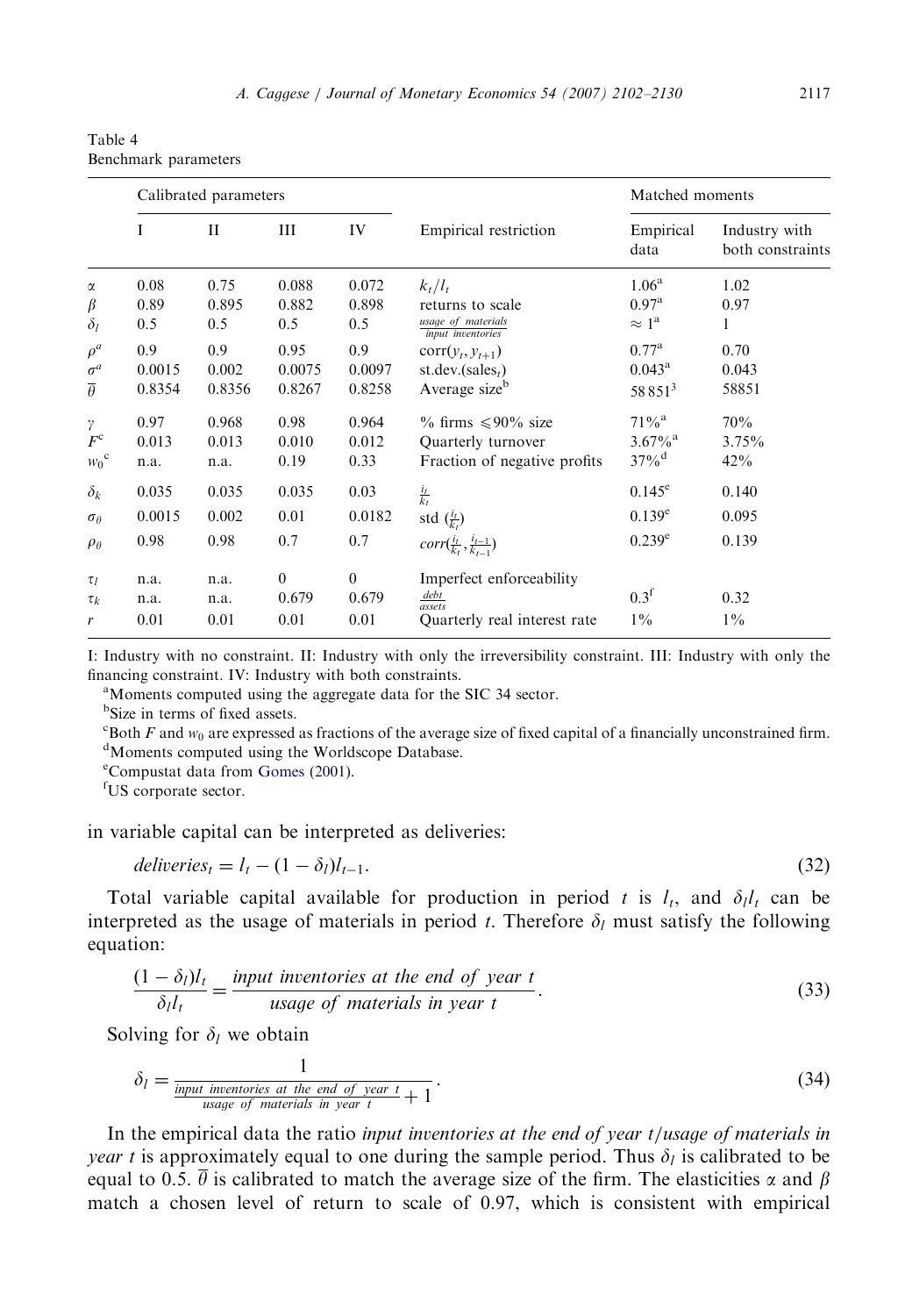microstudies ([Burnside, 1996](#page-28-0)), and the average ratio of fixed over variable capital.  $\rho_{\rm s}$  and  $\sigma_{\varepsilon}$  are chosen in order to match the volatility and autocorrelation of aggregate output for the detrended series of the SIC 34 sector.

The parameters F,  $w_0$  and y affect the distribution and the turnover of firms in the simulated industry. They are jointly set to match the following statistics: (i) the average fraction of firms that report negative net income in the US. Since this information is not available for the SIC 34 sector, we calculate it from a sample of more than 1300 US industrial companies drawn from the Worldscope Database and analyzed in [Caggese](#page-28-0) [\(2006\).](#page-28-0) (ii) The turnover rate. In the model a firm that exits production is a firm that liquidates all its assets and is replaced by a newborn firm. Therefore this turnover can be interpreted as either firms destruction or as property change (the new firm acquires the assets of the liquidating firm). The annual average plant destruction rate in the SIC 34 sector has been 6.4% for the 1995–2000 period.<sup>10</sup> The rate of ownership change for the plants in the manufacturing sector can be inferred from ''The Manufacturing Plant Ownership Change Database'' ([Nguyen, 1998\)](#page-28-0). By dividing the number of ownership changes with the total number of plants surveyed, we calculate an annual rate of approximately 7.5%. In the model this corresponds to a quarterly turnover rate of  $3.67\%$ <sup>11</sup> (iii) The size distribution of firms.

The parameters  $\delta_k$ ,  $\sigma_\theta$  and  $\rho_\theta$  are calibrated to jointly match the average, the standard deviation and the autocorrelation of the investment rate in fixed capital. Since this information is not available for the SIC 34 sector, we match the values for the Compustat sample provided by [Gomes \(2001\)](#page-28-0). [Table 4](#page-15-0) shows that the matching of the volatility and the autocorrelation of firm level investment is not perfect. One reason is that the mapping between the parameters and the moments matched is very nonlinear, and the volatility and persistency of the idiosyncratic shock affects contemporaneously many of the other moments, both at the firm and at the industry level. In particular it is difficult to match the autocorrelation coefficient of the fixed capital investment rate because of the absence of convex adjustment costs in the model. Despite this, the model with both constraints is still able to generate a positive autocorrelation of the fixed capital investment rate, because current and future expected financing constraints dampen the reaction of fixed capital to the productivity shocks, as illustrated in Section 3.2 and in [Fig. 1.](#page-17-0)

Regarding the financial parameters we set  $r$ , the quarterly real interest rate, equal to  $1\%$ . Moreover we assume that the lenders cannot enforce the liquidation of variable capital to repay the debt. Therefore  $\tau_l$ , the fraction of variable capital that can be used as collateral, is set equal to zero while  $\tau_k$  matches the debt/assets ratio observed on average in the US corporate sector. This choice of allocating all the collateral capacity to the fixed capital is not necessarily consistent with the empirical evidence. However, the results of the model are not sensitive to different assumptions regarding  $\tau_k$  and  $\tau_l$ , as long as a significant fraction of firms is financially constrained in equilibrium. The last two columns of [Table 4](#page-15-0)

 $10$ Both the exit rate statistics and the ownership change statistics actually refer to plants rather than to firms. But most of the firms in the SIC 34 sector are small single plant firms, and therefore these statistics are a good approximation of their rate of turnover.

<sup>&</sup>lt;sup>11</sup>This value is calculated by considering that the annual destruction rate and the property change rate are calculated on firms existing at the beginning of the year, and by assuming that the destruction probability is independent from the property change probability. Since we set  $\gamma = 0.965$ , the exit rate of 3.75% in the simulated industry corresponds to 3.35% quarterly rate of exogenous liquidations and 0.4% of voluntary liquidations.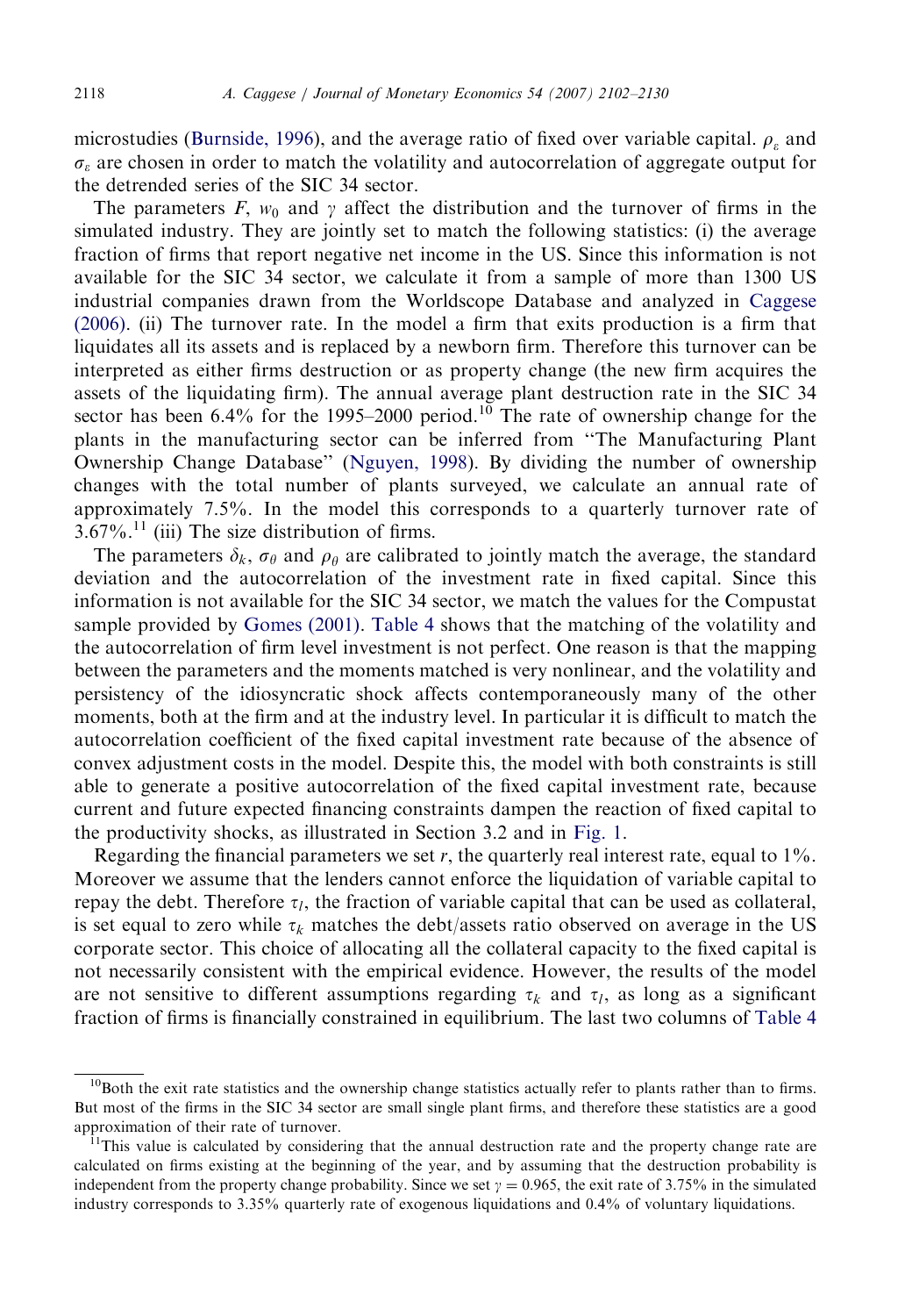<span id="page-17-0"></span>

Fig. 1. Policy functions conditional on  $\theta^f = \theta_L$ ,  $\varepsilon = \varepsilon_7$  and  $k_t = 87576$ .

report the empirical moments matched in the calibration and the corresponding moments in the simulated industry with both constraints.

In the next sections we compare the simulations of the industry with the financing and irreversibility constraints with three alternative industries, one with only the financing constraint, one with only the irreversibility constraint, and one with no constraints. The benchmark parameters for all the industries are illustrated in [Table 4.](#page-15-0)<sup>12</sup>

Figs. 1(I) and (II) show the value of the multipliers  $\lambda_i(w_t, \theta_t, k_t)$  and  $\phi_i(w_t, \theta_t, k_t)$  and the policy functions  $l_t(w_t, \theta_t, k_t)$  and  $k_{t+1}(w_t, \theta_t, k_t)$  in the space of  $w_t/k^{\text{avg}}$  and for selected values of  $k_t$  and  $\theta_t$ .  $k^{\text{avg}}$  is the average optimal fixed capital for an unconstrained firm.  $\theta_t$  is chosen so that Figs. 1(I) and (II) represent the investment decision of a firm with a negative idiosyncratic productivity shock ( $\theta^f = \theta_L$  and  $\varepsilon = \varepsilon_7$ ). Fig. 1(II) illustrates the policy function of a firm that is only subject to the financing constraint, and hence is free to adjust fixed capital, while Fig. 1(I) illustrates the policy functions of a firm which is also subject to the irreversibility constraint. For both figures  $k_t$  is chosen at an intermediate level so that, in the case of Fig. 1(I), the irreversibility constraint is not binding unless wealth is very low. The most interesting comparison is for values of wealth lower than  $W^*$ , when the financing constraint is binding and  $\lambda_t$  is positive. In this case Eq. (19) holds with equality and  $d_t = 0$ . Therefore a decrease in  $w_t$  is compensated by a one-to-one decrease in  $(1 - \tau_l/R)l_t + k_{t+1}$ . In the case of Fig. 1(II), the drop in wealth is mostly absorbed by a drop in fixed capital. This is because the financing constraint is binding and hence the value of internally generated money is higher than the market price of it.  $\phi_t$  (the "fi" line), the extra return of the funds invested in the firm, can be as high as 7% for very low levels of financial wealth. This means that it is very profitable to generate more output today, and the firm prefers to use its limited financial resources to invest in variable capital, which is immediately productive, and to reduce the investment in fixed capital.

 $12$ The main difference between the parameter sets of each industry is the difference in the volatility and persistency of the productivity shock. In the industry with only the irreversibility constraint a very high persistency of the idiosyncratic shock is necessary to generate some autocorrelation in the fixed capital investment rate.  $\rho_{\theta}$  is equal to 0.98 against  $\rho_{\theta} = 0.7$  in the industry with both constraints. In the industries with only the financing constraint and with no constraints it is not possible to match the autocorrelation of the fixed capital investment rate, no matter how close to 1  $\rho_{\theta}$  is. Therefore we choose to set  $\rho_{\theta} = 0.7$  in the industry with only the financing constraint (the same as for the industry with both constraints) and  $\rho_{\theta} = 0.98$  for the industry with no constraints (the same as for the industry with only the irreversibility constraint).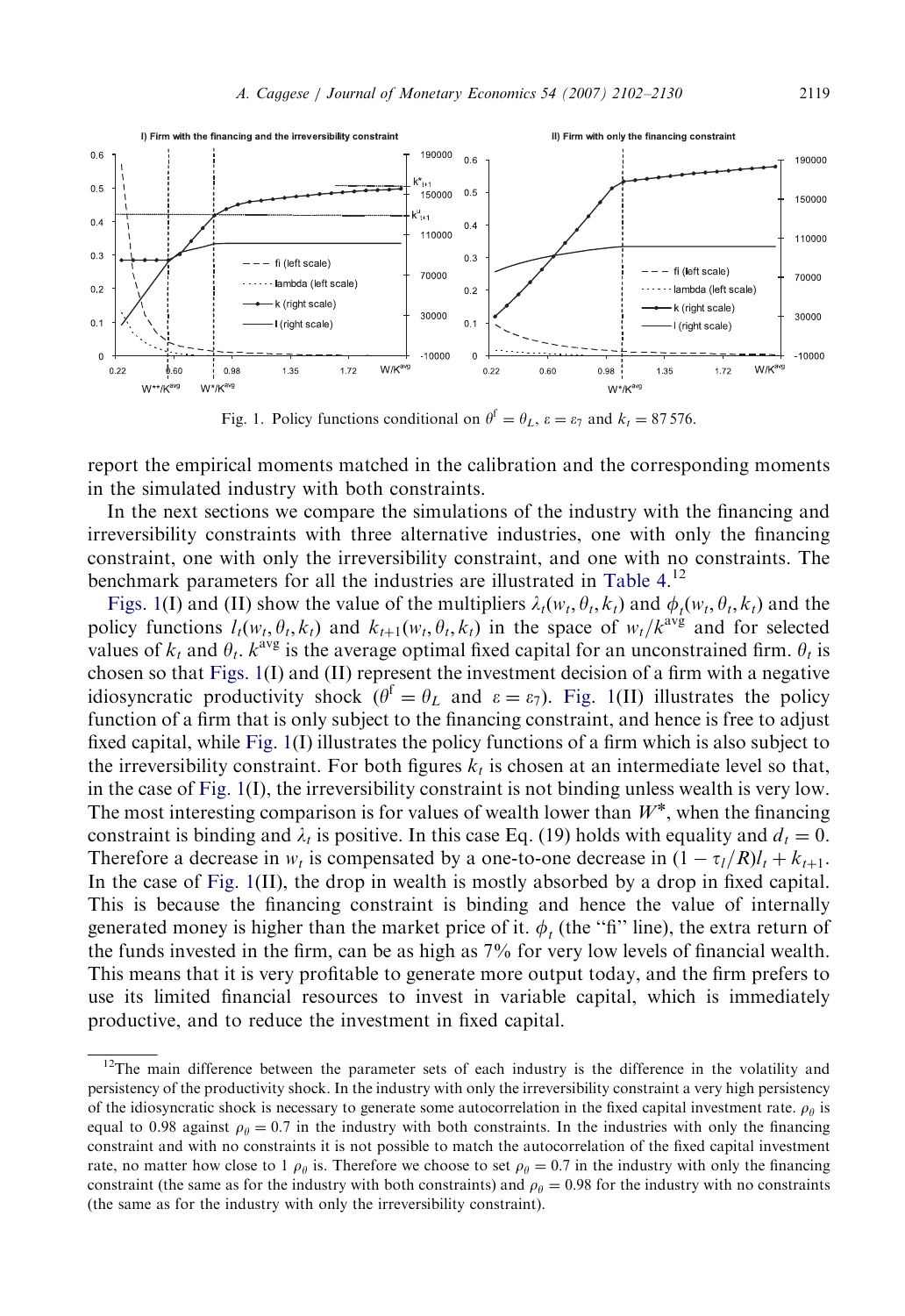In [Fig. 1](#page-17-0)(I) both constraints are binding for levels of wealth below  $W^{**}$ . In this case a drop in financial wealth must be absorbed by a drop in variable capital. Lower variable capital means that the firm produces less output today, generates less cash flow, and is expected to face even worse financial conditions in the future. The magnitude of this amplification effect is summarized by the fact that when  $w_t$  is very low,  $\lambda_t$  is up to 10 times higher in [Fig. 1\(](#page-17-0)I) than in Fig. 1(II). The consequence is that  $\phi_t$  can be as high as 58% in [Fig. 1\(](#page-17-0)II). This extreme value of  $\phi_t$  has a very low probability to happen in equilibrium, while values of  $\phi$ , between 10% and 15% are more frequent among the simulated firms with both constraints binding. Such values imply that the firms would be willing to pay between 44% and 64% annual interest rate to obtain additional finance. This may still seem an unrealistically high value, but actually the annualized interest rate that firms implicitly pay on trade credit is often found to be above 40% [\(Ng et al., 1999](#page-28-0)).

One interesting feature of the policy functions, present in both Figs. [1](#page-17-0)(I) and (II), is the fact that fixed capital is sensitive to financial wealth when the financing constraint is not currently binding. As we mentioned in the previous section, this happens because fixed capital investment is negatively affected by future expected financing constraints. This "precautionary saving" effect is measured in [Fig. 1\(](#page-17-0)I) as the difference between  $k_{t+1}^u$  and  $k_{t+1}^*$ . The first value,  $k_{t+1}^u$ , is the optimal fixed capital when  $w_t$  is high enough so that the firm is not currently financially constrained. The second value,  $k_{t+1}^*$ , is the optimal fixed capital when  $w_t$  is so high that the firm also does not expect to be financially constrained in the future. This precautionary reduction in fixed capital is especially large when the current stock of fixed capital  $k_t$  is small. In this case  $k_{t+1}^u$  can be up to 30% smaller than  $k_{t+1}^*$ .

# 4.2. Dynamics of aggregate output and investment

In this section we will use the solution of the model to simulate the investment and production path of many heterogeneous firms. We will show that the combination of the irreversibility and the financing constraint generates cyclical fluctuations of investment and output consistent with the empirical evidence illustrated in [Tables 1–](#page-4-0)[3.](#page-6-0) In the simulated industry all firms are identical ex ante, but each of them is subject to a different realization of the idiosyncratic productivity shock  $\theta_{i,t}^f$ , which is uncorrelated across firms and serially correlated for each firm. The distribution of  ${w_{i,t}, k_{i,t}}$  across firms depends on the set of exogenous parameters, on the initial distribution of  ${w_{i,0}, k_{i,0}}$  and on the history of aggregate shocks  $\{\varepsilon_j\}_{j=0}^t$ . In this section we compare the empirical data from the SIC 34 sector with the data of several artificial industries. For each industry we simulate 50 000 firms for 10 000 periods. In each period a fraction  $1 - \gamma$  of firms is liquidated. We assume that an identical number of new firms enters production, so that the total number remains constant. Each newborn firm draws the initial value of  $\theta^f$  from a uniform distribution, has an endowment of  $w_0$  and a fixed capital level of  $k_0$ .  $w_0$  is a key parameter to determine the aggregate distribution of wealth and the intensity of financing constraints. If  $w_0$  is too small then no firm ever manages to expand enough to become unconstrained, and all firm are liquidated after few periods of life. If  $w_0$  is too large then all firms can expand to the level at which they are never financially constrained. In the industry with both constraints  $w_0$  is calibrated to be 33% of the average fixed capital of unconstrained firms. It is possible to show that for this value of  $w_0$  a stochastic steady state exists such that a fraction of firms is on average financially constrained, and among those a significant fraction is contemporaneously financially and irreversibility constrained. Regarding  $k_0$ , we assume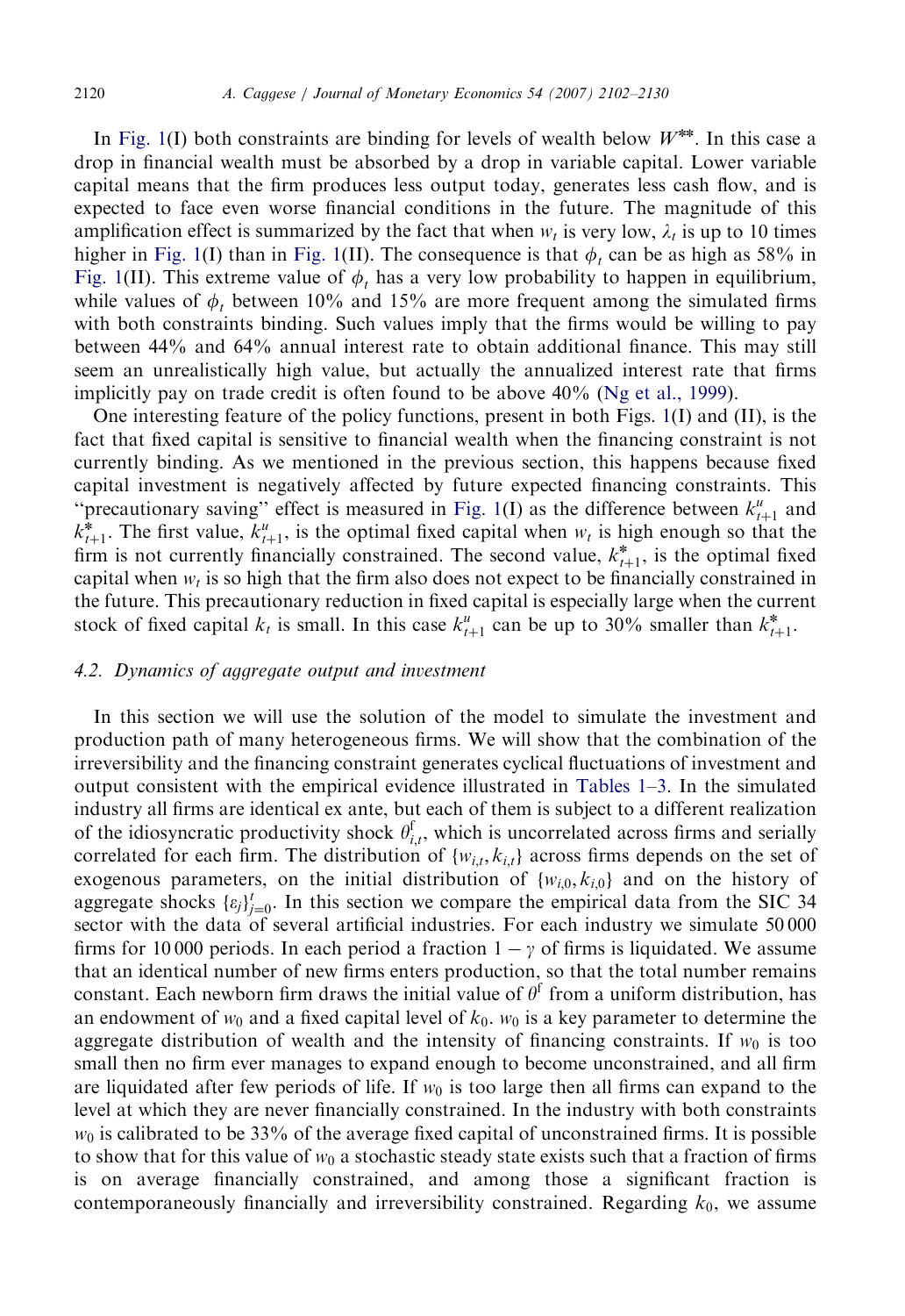|                                                                | Empirical<br>data                    | Simulated data <sup>a</sup> |                                     |                                           |                  |
|----------------------------------------------------------------|--------------------------------------|-----------------------------|-------------------------------------|-------------------------------------------|------------------|
|                                                                |                                      | Both<br>constraints         | Only the<br>financing<br>constraint | Only the<br>irreversibility<br>constraint | No constraint    |
| st.dev. Sales <sup>b</sup><br>st.dev.(deliveries)              | 0.0429<br>$1.38 - 1.16$ <sup>c</sup> | 0.0434<br>1.26              | 0.0449<br>1.40                      | 0.0482<br>1.26                            | 0.0424<br>1.36   |
| st.dev.(sales)<br>st.dev.(fixed capital)                       | 0.41 <sup>c</sup>                    | 0.37                        | 0.72                                | 0.93                                      | 1.05             |
| st.dev.(sales)<br>st.dev.(deliveries)<br>st.dev(fixed capital) | 2.79 <sup>c</sup>                    | 3.42                        | 1.94                                | 1.35                                      | 1.29             |
| $corr(deliveries_t/sales_t,sales_t)$                           |                                      |                             |                                     |                                           |                  |
| All periods                                                    | $0.18***$                            | 0.24                        | 0.33                                | 0.28                                      | 0.33             |
| Below trend                                                    | $0.28***$                            | 0.28                        | 0.24                                | 0.22                                      | 0.29             |
| Above trend                                                    | 0.03                                 | 0.13                        | 0.31                                | 0.26                                      | 0.29             |
| Decrease in sales                                              | $0.23*$                              | 0.30                        | 0.21                                | 0.16                                      | 0.25             |
| Increase in sales                                              | 0.12                                 | 0.04                        | 0.27                                | 0.24                                      | 0.23             |
| Binding financing<br>constraint $(\% )$                        | n.a.                                 | 39                          | 43                                  | $\boldsymbol{0}$                          | $\boldsymbol{0}$ |
| Binding<br>irreversibility<br>constraint $(\% )$               | n.a.                                 | 29                          | $\mathbf{0}$                        | 36                                        | $\mathbf{0}$     |
| Both constraints<br>binding $(\% )$                            | n.a.                                 | 9                           | $\mathbf{0}$                        | $\mathbf{0}$                              | $\mathbf{0}$     |

<span id="page-19-0"></span>Table 5 Simulated statistics

<sup>a</sup>Despite simulated data are stationary, we apply the same Hodrick Prescott filter used on the empirical data, in order to ensure that similar frequencies are filtered.

<sup>b</sup>Standard deviations of percentage deviations from the trend.

c Based on yearly data.

\*\*Significant at the 99% confidence level.

\* Significant at the 95% confidence level.

that the initial level of fixed capital of a firm that enters production at time  $t$  is ex ante optimal, conditional on the information set at time  $t - 1$ .

Tables 5–7 compare output and investment dynamics of the firms in the SIC 34 sector (first column) with the dynamics of the firms in four different artificial industries. These are simulated using the parameters shown in [Table 4,](#page-15-0) and correspond to the four versions of the model described in the previous section: without any constraint, with one of the two constraints only, and with both constraints. For the empirical data we compute fixed capital considering only the stock of equipment. This is because land and buildings are more likely to be subject to other type of adjustment costs besides the irreversibility constraint, which is the only type of real constraint considered in the model. For the simulated data, since we do not model finished goods inventories, sales and output coincide. The objective of this simulation exercise is to verify the ability of the model to replicate the following empirical evidence: (i) the relative volatility of deliveries with respect to fixed capital; (ii) the procyclicality and asymmetric behavior of deliveries.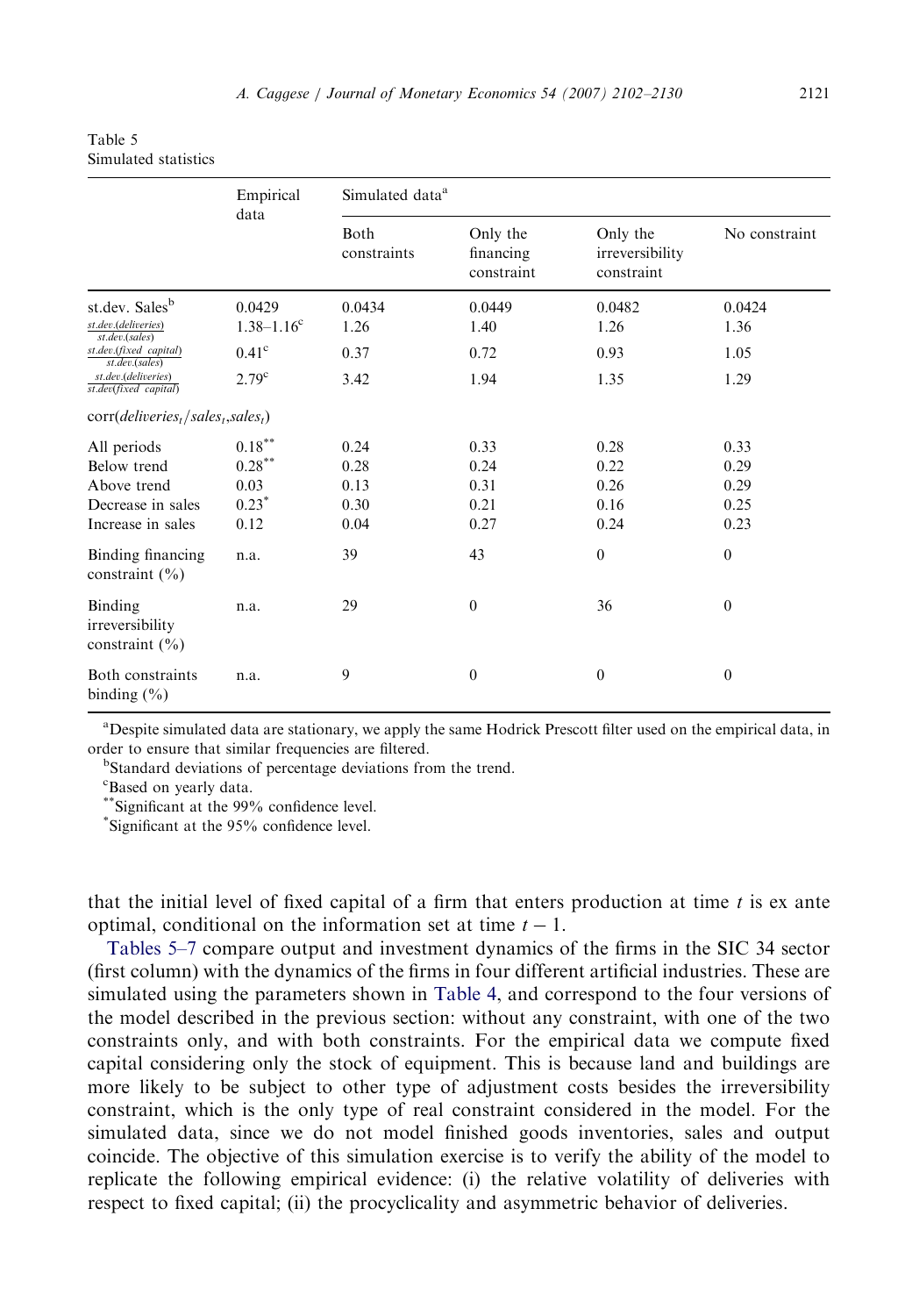|                                                                                          | Empirical<br>data          | Simulated data      |                                     |                                           |               |
|------------------------------------------------------------------------------------------|----------------------------|---------------------|-------------------------------------|-------------------------------------------|---------------|
|                                                                                          |                            | Both<br>constraints | Only the<br>financing<br>constraint | Only the<br>irreversibility<br>constraint | No constraint |
| st.dev.(inventories)<br>st.dev.(sales)                                                   | $1.29 - 1.30^{\mathrm{a}}$ | 1.24                | 1.54                                | 1.29                                      | 1.38          |
| st.dev.(inventories)<br>st.dev.(fixed capital)                                           | $3.14^{\rm a}$             | 3.36                | 1.71                                | 1.37                                      | 1.30          |
| $corr(\Delta$ <i>inventories</i> <sub>t</sub> /sales <sub>t</sub> , sales <sub>t</sub> ) |                            |                     |                                     |                                           |               |
| All firms                                                                                |                            |                     |                                     |                                           |               |
| All periods                                                                              | $0.076***$                 | 0.23                | 0.37                                | 0.30                                      | 0.33          |
| Below trend                                                                              | $0.101*$                   | 0.26                | 0.25                                | 0.23                                      | 0.30          |
| Above trend                                                                              | 0.04                       | 0.12                | 0.38                                | 0.29                                      | 0.27          |
| Decrease in sales                                                                        | $0.128***$                 | 0.30                | 0.20                                | 0.18                                      | 0.29          |
| Increase in sales                                                                        | 0.02                       | 0.03                | 0.36                                | 0.25                                      | 0.17          |
| Smaller firms                                                                            |                            |                     |                                     |                                           |               |
| Below trend                                                                              | n.a.                       | 0.22                | 0.21                                | 0.19                                      | 0.30          |
| Above trend                                                                              | n.a.                       | 0.04                | 0.29                                | 0.21                                      | 0.27          |
| Larger firms                                                                             |                            |                     |                                     |                                           |               |
| Below trend                                                                              | n.a.                       | 0.32                | 0.33                                | 0.23                                      | 0.26          |
| Above trend                                                                              | n.a.                       | 0.27                | 0.35                                | 0.30                                      | 0.25          |

<span id="page-20-0"></span>

| Table 6 |  |                                         |
|---------|--|-----------------------------------------|
|         |  | Simulated statistics, input inventories |

a Based on yearly data.

\*\*Significant at the 99% confidence level.

\* Significant at the 95% confidence level.

The last column in [Table 5](#page-19-0) reports the simulated statistics for the industry without the irreversibility and the financing constraint. In this case the fixed capital stock is approximately as volatile as sales are. Deliveries are more volatile than fixed capital because they are measured as the gross investment in variable capital (see Eq. (32)). This is, by construction, more volatile than the stock of variable capital  $l_t$ , which in the frictionless case is as volatile as fixed capital  $k<sub>t</sub>$ . The correlation between the deliveries/sales ratio and the level of sales is positive and much larger than zero. This is due to the time to build assumption about fixed capital. After a positive shock firms can immediately increase variable capital input, while investment in fixed capital takes one period to become productive. Therefore deliveries increase proportionally more than sales after a positive shock. This can be interpreted as an increase in capacity utilization of the existing fixed capital stock. The time to build assumption alone can account for the procyclicality of deliveries, but it cannot account for its asymmetry: the procyclicality of deliveries is symmetrical across expansion and contraction phases.

The next column illustrates the statistics for the industry with the irreversibility constraint only, and shows a reduction in the volatility of fixed capital relative to the volatility of deliveries and sales. This is because in every period the irreversibility constraint is binding for a fraction of firms. These firms cannot change fixed capital in response to a negative productivity shock. Despite the irreversibility constraint is on average binding for as much as 32% of the firms, the increase in the volatility of variable capital relative to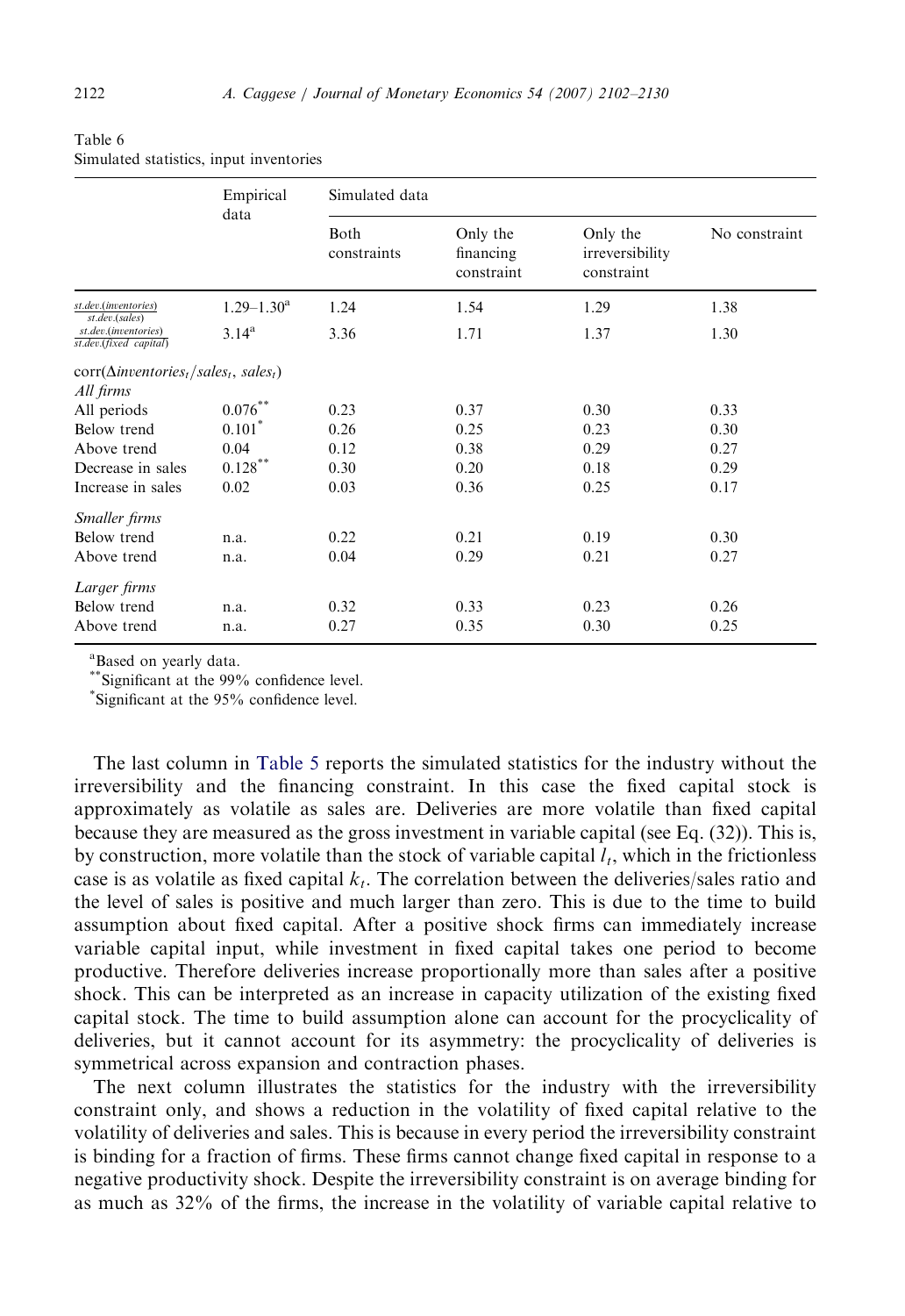|                                                                                  | Empirical<br>data | Simulated data      |                                     |                                           |               |  |
|----------------------------------------------------------------------------------|-------------------|---------------------|-------------------------------------|-------------------------------------------|---------------|--|
|                                                                                  |                   | Both<br>constraints | Only the<br>financing<br>constraint | Only the<br>irreversibility<br>constraint | No constraint |  |
| Increase in sales                                                                |                   |                     |                                     |                                           |               |  |
| $\frac{\partial d e l_{t+1}}{\partial s_t} \frac{s_t}{d e l_{t+1}}$ (1st qt.)    | 1.14              | 2.26                | 2.63                                | 2.94                                      | 2.86          |  |
| $\frac{\partial d e l_{t+1}}{\partial s_t} \frac{s_t}{d e l_{t+1}}$ (2nd qt.)    | 1.18              | 0.43                | 1.14                                | 1.47                                      | 1.25          |  |
| $\frac{\partial del_{t+1}}{\partial s_t} \frac{s_t}{del_{t+1}}$ (3rd qt.)        | 0.91              | 0.64                | 0.73                                | 0.60                                      | 0.58          |  |
| Decrease in sales                                                                |                   |                     |                                     |                                           |               |  |
| $\frac{\partial d e l_{t+1}}{\partial s_t} \frac{s_t}{d e l_{t+1}}$ (1st qt.)    | 1.15              | 2.17                | 2.64                                | 2.98                                      | 3.01          |  |
| $\frac{\partial del_{t+1}}{\partial s_t} \frac{s_t}{del_{t+1}}$ (2nd qt.)        | 1.66              | 0.84                | 0.76                                | 1.05                                      | 1.23          |  |
| $\frac{\partial del_{t+1}}{\partial s_t} \frac{s_t}{del_{t+1}}(3rd \text{ qt.})$ | 1.98              | 0.95                | 0.86                                | 0.81                                      | 0.56          |  |
| Decrease/increase                                                                |                   |                     |                                     |                                           |               |  |
| 1st qt.                                                                          | 1.01              | 0.96                | 1.00                                | 1.01                                      | 1.05          |  |
| 2nd qt.                                                                          | 1.41              | 1.98                | 0.67                                | 0.72                                      | 0.98          |  |
| 3rd qt.                                                                          | 2.17              | 1.48                | 1.17                                | 1.36                                      | 0.98          |  |

<span id="page-21-0"></span>Table 7 Sales elasticity of deliveries

fixed capital is small. This is because the two factors of production are complementary. Therefore after a negative shock if a firm is unable to reduce fixed capital it has also less incentive to reduce variable capital deliveries. This implies that the lower volatility of fixed capital also causes a lower volatility of deliveries.

Regarding the asymmetric behavior of deliveries in the business cycle, deliveries are more procyclical during upturns than during downturns. Therefore the introduction of an element of asymmetry in the model, the irreversibility constraint, generates an asymmetry in deliveries that is opposite to the one observed in the empirical data. Also this finding is explained by the complementarity of the two factors of production. In the simulated industry a downturn begins with a negative aggregate productivity shock that reduces output. As long as the low productivity persists, aggregate fixed capital is gradually reduced toward the new optimal level. The fact that irreversibility is binding for some firms implies that aggregate fixed capital is inefficiently high, and hence also variable capital deliveries are higher than otherwise. The inefficiently large capital implies that output drops more than variable capital during a downturn, and hence the deliveries/sales ratio is less procyclical in this phase than during an upturn.

The next column shows the simulated data for an industry with the financing constraint only. The relative volatility of deliveries is higher than in the two previous industries. The reason is that in this industry on average 43% of the firms have a binding financing constraint. For these firms the level of variable capital is inefficiently low, and hence its marginal productivity is high, leading to an higher sensitivity of variable capital to the productivity shock. Interestingly, financing constraints reduce the volatility of fixed capital more than the irreversibility constraint. This is due to the dampening effect of future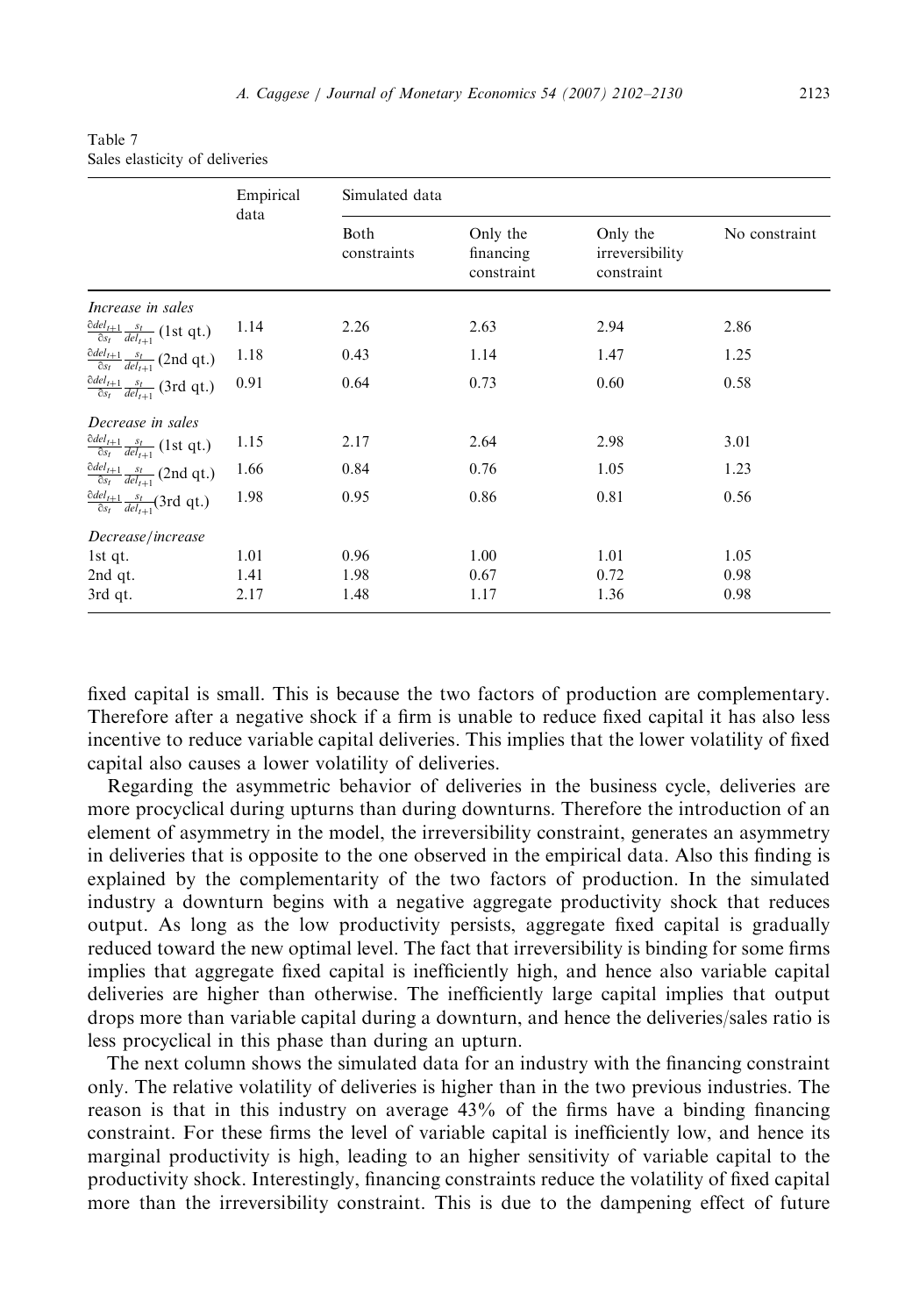expected financing constraints on current fixed capital investment decisions. Regarding the cyclical behavior of variable capital, also this simulated industry is not consistent with the asymmetry of deliveries over the business cycle. Financing constraints increase the procyclicality of deliveries during expansion phases, as it happened in the industry with only the irreversibility constraint.

The next column shows the results of the simulation of an industry with both the financing and the irreversibility constraint. In this industry the ratio of the volatility of deliveries with respect to the volatility of fixed capital increases substantially, and is closer to the one observed in the empirical data. Moreover [Table 6](#page-20-0), on the second row, shows that in this industry the relative volatility of input inventories is almost identical to the one in the data. The ratio of the volatility of input inventories over fixed capital is 3.14 in the data and 3.36 in the industry with the financing and the irreversibility constraint. Surprisingly, no additional convex or concave adjustment cost is needed to generate this result. This is due to the interactions between the two constraints. As explained in Section 3.3, on the one hand, the financing constraint amplifies the cost of future expected irreversibility constraints and discourages fixed capital investment. On the other hand, the irreversibility of fixed capital amplifies the effect of financing constraints on deliveries when both constraints are binding. One way to quantify this amplification effect is to notice that if we add the irreversibility constraint to the industry with no frictions, the ratio between the volatility of deliveries relative to the volatility of fixed capital increases only by 5%. Instead, if we add the irreversibility constraint on top of the financing constraint, this ratio increases by 75%.

More importantly, the model with both constraints is consistent with the asymmetric behavior of deliveries in expansion and contraction phases. Deliveries are more volatile than sales during periods in which sales are below trend, as it happens in the empirical data. The intuition for this result is that in this industry at any point in time a fraction of firms has both constraints currently binding. These firms, during a downturn, are forced to reduce deliveries in response to the reduction in profits and wealth. This effect more than counterbalances the fact that the more wealthy firms in the sample only have the irreversibility constraint binding and hence do not reduce deliveries with the same intensity. Less intuitive is the reason why deliveries are not procyclical during upturns. In [Fig. 1](#page-17-0) and in Section 4.1 we have shown that when both constraints are binding the shadow cost of money for the firm reaches very high levels. Therefore also the marginal productivity of variable capital is very high, and when a positive aggregate shock hits and positive profits are realized, a small increase in deliveries generates large increases in output, and hence deliveries increase less than output for these firms. The ability of the model to match the observed behavior of deliveries is important, because the asymmetric behavior of deliveries is empirically closely related to the asymmetric dynamics of input inventories, as shown in [Table 2](#page-5-0). [Table 6](#page-20-0) reports the procyclicality of inventory investment for the empirical data and for the simulated industries. Since we interpret the stock of variable capital at the end of period t,  $(1 - \delta_l)l_t$ , as input inventories,  $(1 - \delta_l)(l_t - l_{t-1})$ , can be interpreted as inventory investment. Also in this case the industry with both constraints is the only one that reproduces the asymmetry in inventory dynamics found in the empirical data. Our model therefore provides a theoretical justification of the stylized fact that input inventories are very procyclical especially during recessionary periods. Furthermore, it is consistent with the finding of [Gertler and Gilchrist \(1994\)](#page-28-0) and [Bernanke et al. \(1996\)](#page-27-0) who observe that at the beginning of a recession inventories decline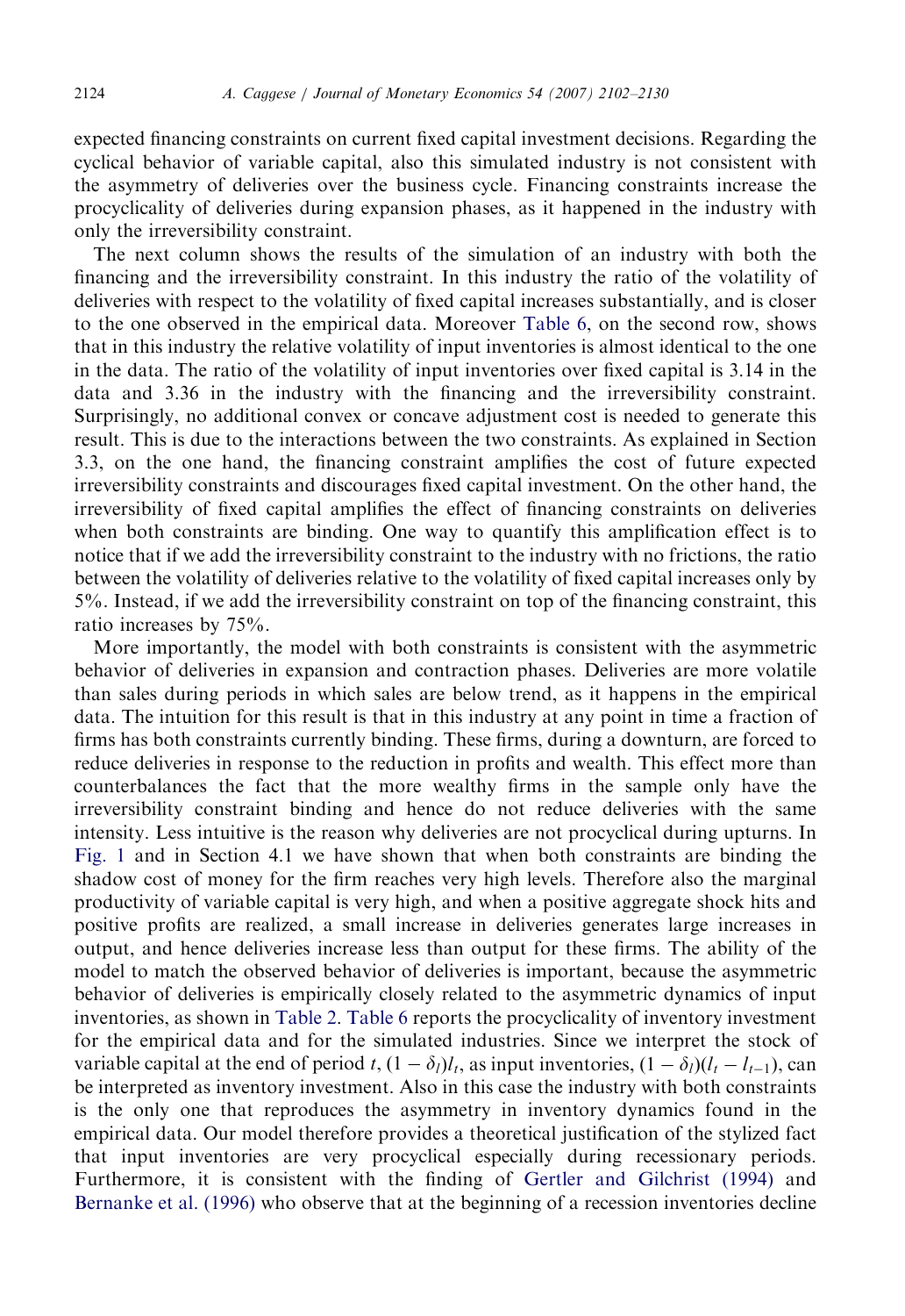<span id="page-23-0"></span>much more in small rather than in large firms. [Table 6](#page-20-0) shows that the asymmetric behavior of input inventories in the industry with both constraints is entirely driven by the smaller firms.

The asymmetric behavior of deliveries in the industry with both constraints is also reflected in the elasticity of deliveries to sales. [Table 7](#page-21-0) shows the estimated elasticity of deliveries to sales conditional on the number of consecutive periods of decreasing and increasing sales. For the simulated data the elasticity of deliveries to sales is very large in the first period of both expansion and contraction phases because fixed capital does not initially adjust to the new productivity shock. Therefore the sensitivity of output to the shock is less strong than the sensitivity of variable capital. In order to abstract from this effect we compare, in the bottom part of [Table 7,](#page-21-0) the ratio between the elasticity of deliveries to sales in contraction and expansion periods. In the industry with both constraints this ratio is higher in the second and third period with respect to the first period, as it is in the data, while it is generally lower in the other simulated industries.

#### 4.3. Sensitivity analysis

We now present a sensitivity analysis of the main results obtained in [Table 5.](#page-19-0) In Figs. 2 and 3 we analyze the effect of a gradual increase in  $w<sub>0</sub>$ , and hence of a reduction in the



Fig. 2. Financial wealth, fraction of constrained firms and volatility of investment (industry with both constraints).



Fig. 3. Financial wealth and the correlation between *deliveries<sub>t</sub>*/sales<sub>t</sub> and salest (industry with both constraints).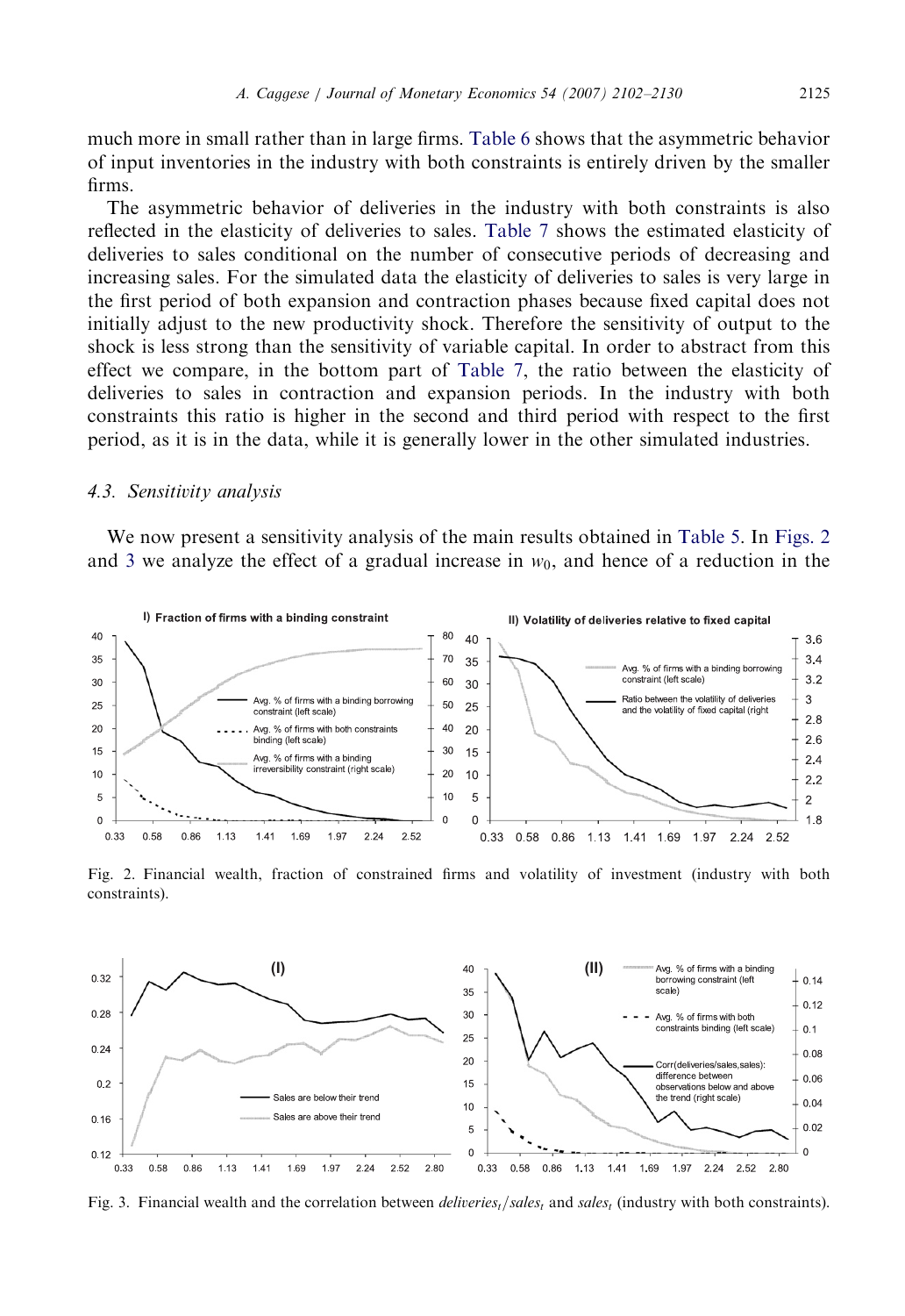intensity of financing constraints, on the simulated statistics. In the previous section we claimed that the interactions between the financing and the irreversibility constraint are necessary to generate the high volatility of deliveries relative to fixed capital and their asymmetric dynamics. Here we confirm the claim by showing that these features of the simulated industry gradually disappear when  $w_0$  increases.

In [Figs. 2](#page-23-0) and [3](#page-23-0) the ratio  $w_0/k^{\text{avg}}$  is reported on the x-axis. The smallest value on the x-axis corresponds to the value of  $w_0$  chosen in the simulations in the previous section. In [Fig. 2](#page-23-0)(I) we illustrate the relationship between  $w_0$  and the fraction of firms with a binding constraint. As  $w_0$  increases, the fraction of firms with a binding borrowing constraint decreases. The fraction of firms with both constraints binding is initially relatively large, but it rapidly decreases toward zero. Therefore only firms with low wealth may experience both constraints contemporaneously binding. On the contrary the fraction of firms with the irreversibility constraint binding increases with  $w_0$ . This is because the higher is wealth, the more firms accumulate fixed capital, and the more the irreversibility constraint is likely to bind conditional on a negative idiosyncratic shock.<sup>13</sup>

[Fig. 2](#page-23-0)(II) shows that the volatility of deliveries relative to the volatility of fixed capital is very high for levels of  $w_0/k^{\text{avg}}$  between 0.3 and 0.6. This happens despite in the same range of values of  $w_0$  the fraction of financially constrained firms drops from 39% to 20%. The reason is that these firms become unconstrained but most of them still expect future financing problems. From our analysis in Section 3.2 we know that future financing constraints increase the cost of future irreversibility constraints and dampen the volatility of fixed capital. Therefore the relative volatility of deliveries to fixed capital remains high for these firms. When  $w_0$  further increases, the ratio of the volatility of deliveries and fixed capital decreases faster. This is because more firms become very wealthy and with low probability of facing future financing constraints. Finally, [Fig. 3](#page-23-0) analyzes the asymmetry in the procyclicality of deliveries as a function of  $w_0$ , and shows that such asymmetry gradually disappears as  $w_0$  increases.

# 4.4. Irreversibility and aggregate output volatility

[Veracierto \(2002\)](#page-28-0), in a general equilibrium real business cycle model with heterogeneous firms, shows that the presence of the irreversibility constraint at firm level has negligible effects on aggregate investment and output dynamics. In this section we show that the irreversibility of fixed capital strongly reduces the volatility of output of the simulated industry when financing constraints are also present. This particular finding is sensitive to the assumption that relative prices are constant in our simulated industries. But still it suggests that the irrelevance result obtained by [Veracierto \(2002\)](#page-28-0) may change if financing constraints were to be introduced in a simulated general equilibrium economy.

In [Table 8](#page-25-0) we show the results of four simulated industries. The first column replicates the statistics of the industry with both constraints, previously reported in [Table 5](#page-19-0). The

 $13$ The fraction of firms with a binding irreversibility constraint is as high as  $75\%$  when no firm is ever financially constrained. This value is higher than the 36% obtained from the simulations that use the calibrated parameters for the industry with only the irreversibility constraint (Table [5,](#page-19-0) column 4) because in [Fig. 2](#page-23-0) we use the calibrated parameters for the industry with both constraints, which imply an higher volatility of the idiosyncratic shock. For the same reason the ratio between the volatilities of deliveries and fixed capital in [Fig. 2](#page-23-0)(II) decreases from a maximum of 3.4 to a minimum of 1.9, which is less than the difference, shown in [Table 5,](#page-19-0) between the calibrated economies with both constraints and with the irreversibility constraint only.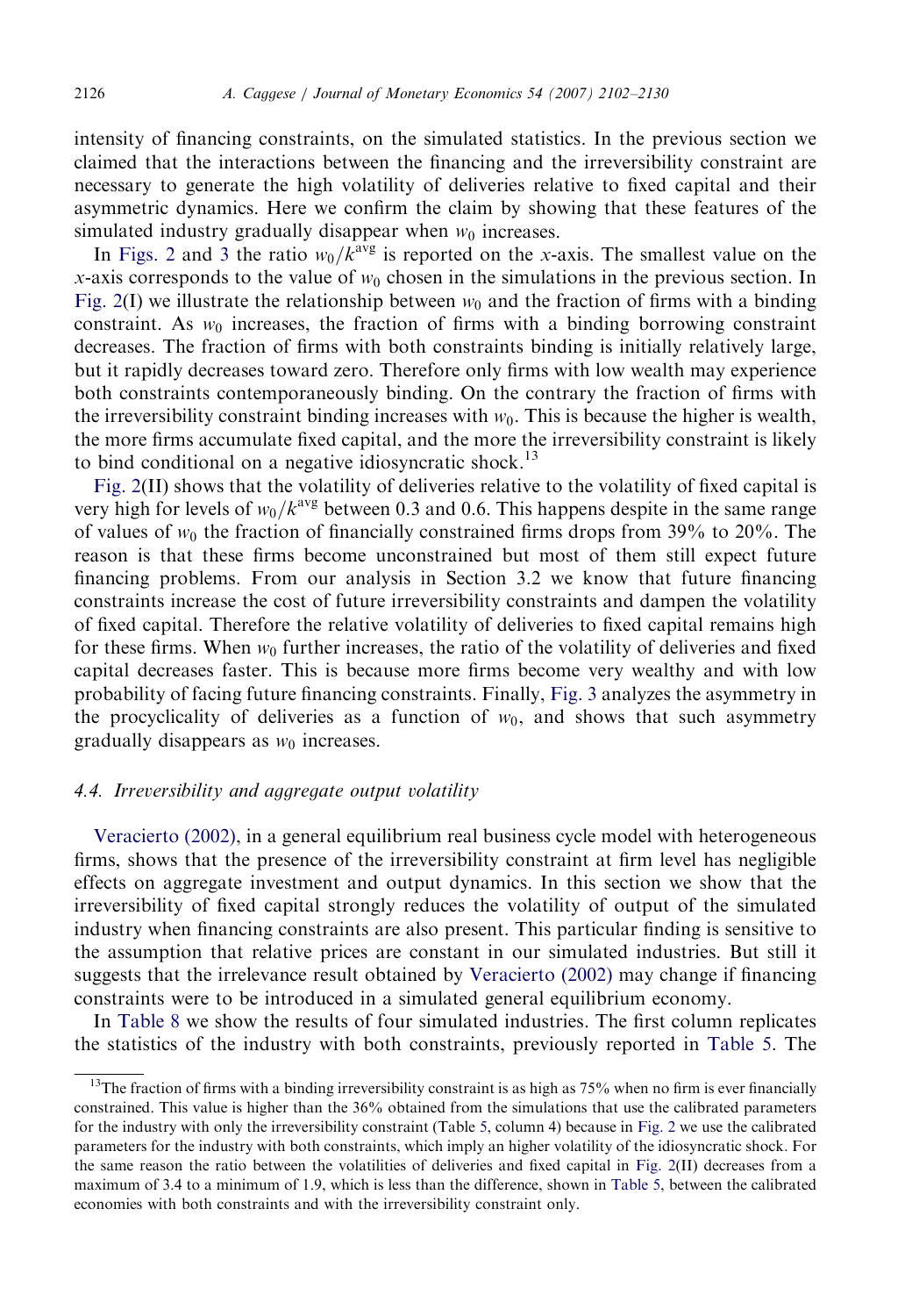|                                               | Set of parameters 1 |                                     |                 | Set of parameters 2                       |                  |                 |
|-----------------------------------------------|---------------------|-------------------------------------|-----------------|-------------------------------------------|------------------|-----------------|
|                                               | Both<br>constraints | Only the<br>financing<br>constraint | $\varDelta(\%)$ | Only the<br>irreversibility<br>constraint | No<br>constraint | $\varDelta(\%)$ |
| st.dev. Sales                                 | 0.0434              | 0.0939                              | 116             | 0.0482                                    | 0.0563           | 17              |
| st.dev.(deliveries)<br>st.dev.(sales)         | 1.26                | 1.33                                | 5.5             | 1.26                                      | 1.33             | 5.8             |
| st.dev.(fixed capital)<br>st.dev.(sales)      | 0.37                | 0.73                                | 97              | 0.93                                      | 1.04             | 11.3            |
| st.dev.(deliveries)<br>st.dev.(fixed capital) | 3.42                | 1.84                                | -46             | 1.35                                      | 1.28             | $-4.9$          |

<span id="page-25-0"></span>Table 8 Irreversibility and output volatility

Set of parameters 1: parameters used in the benchmark calibration of the industry with both constraints. Set of parameters 2: parameters used in the benchmark calibration of the industry with only the irreversibility constraints.

second column illustrates the statistics of an industry that has the same parameters of the industry of the first column, but that is not subject to irreversibility constraints. The fourth column replicates the results of the industry with only the irreversibility constraints, previously reported in [Table 5](#page-19-0). Finally, the fifth column uses the same parameters of the industry in the fourth columns, but once again it relaxes the irreversibility constraint. Therefore the comparison of columns one and two is an estimation of the partial equilibrium effect on aggregate output of eliminating the irreversibility constraint in an industry with financing imperfections. The comparison between columns four and five is the same exercise on an industry without financing imperfections. In the latter case output volatility increases by 17%. Also the relative volatilities of fixed capital and deliveries do not change much when the irreversibility constraint is eliminated. The former case yields very different results. If we eliminate the irreversibility constraint from an industry with financing imperfections, then the volatility of fixed capital relative to output increases by 97%. This huge increase is due to the fact that by eliminating the irreversibility constraint we also eliminate the interactions with the financing constraint. The consequence is that the volatility of output increases by as much as 116%.

# 5. Conclusions

In this paper we have illustrated a structural model of a profit maximizing firm subject to both borrowing constraints and irreversibility of fixed capital. The solution of the optimal investment problem shows that not only expected productivity but also current and future expected financing constraints affect investment decisions. Despite the firm being risk neutral, future expected financing constraints may reduce current investment in fixed capital. This ''precautionary'' reduction in investment may substantially affect aggregate investment dynamics in a way similar to the effect of convex adjustment costs.

More importantly, we have shown that the irreversibility and the financing constraint are complementary. Notably, the irreversibility of fixed capital amplifies the effects of the financing constraint on variable capital. By simulating an artificial industry with many heterogeneous firms we have shown that this amplification effect explains why aggregate investment in input inventories and deliveries of US durable manufacturing firms are very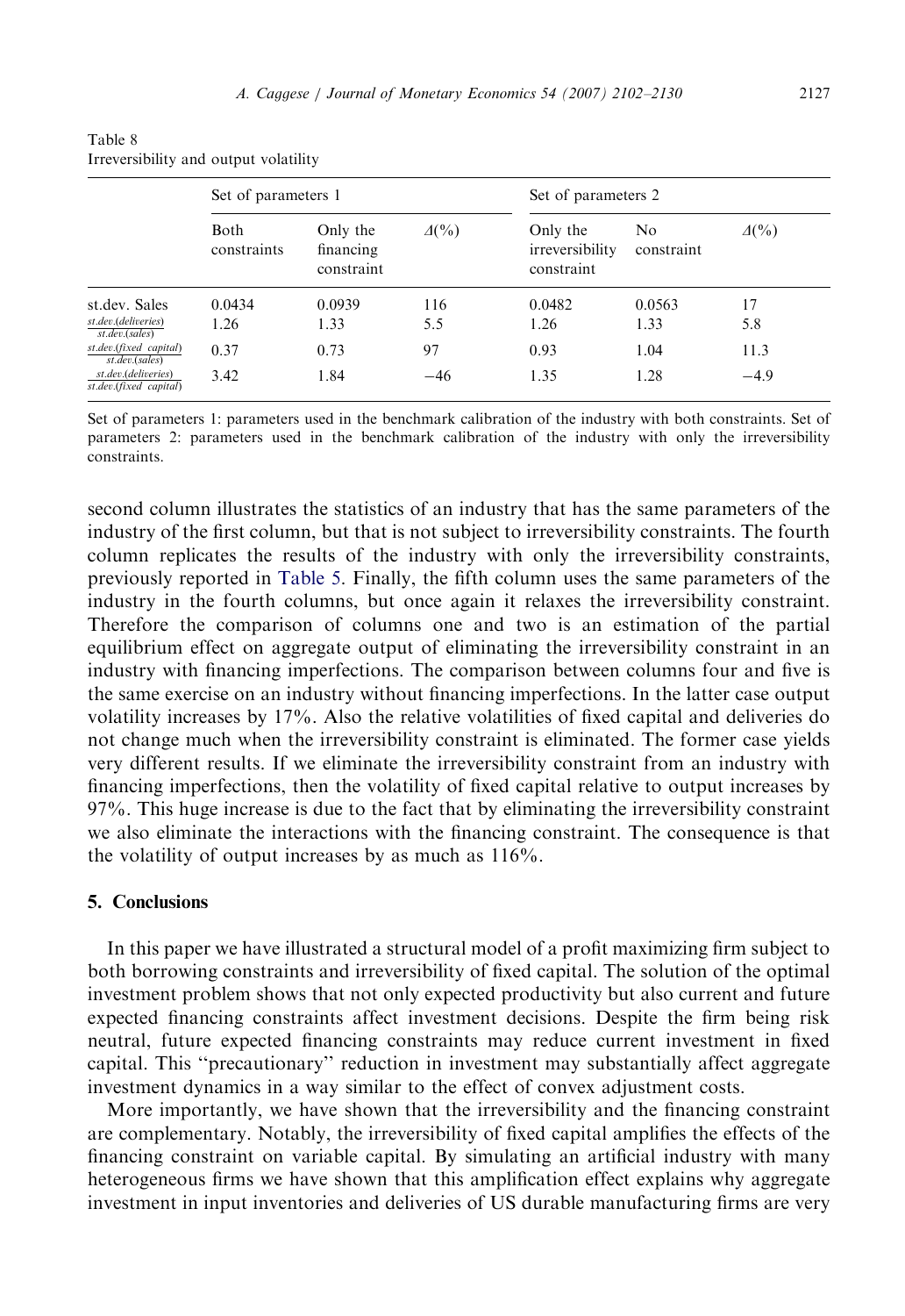volatile (relative to capital) and procyclical, and why such procyclicality is highly asymmetrical, so that it disappears in periods in which aggregate output is above its trend. Our model is also consistent with the stylized fact that the procyclicality of aggregate inventories during downturns is driven by small firms.

Although we calibrate the model to match one specific US two digits durable manufacturing sector, we show that a similar behavior of inventories and deliveries is present also in most other durable good sectors. More generally, the implications of the model could be useful in understanding firm dynamics in any productive sector that satisfies the following assumptions: (i) both financing and irreversibility constraints are binding for a nonnegligible share of firms in equilibrium; (ii) firms produce output using a combination of reversible and irreversible inputs.

# Appendix A. Solution of the problem with endogenous exit

In Section 3 of the paper we illustrated the first-order conditions of the firm's problem for the simplified case in which endogenous exit does not happen in equilibrium. Here we illustrate the full solution of the problem. If we substitute recursively  $V_{t+1}^{\text{stay}}(w_{t+1}, \theta_{t+1}, k_{t+1})$ in Eq. (9) and we add constraints (2), (3) and (6) at times t and  $t + 1$ , with the associated Lagrangian multipliers  $\mu$ ,  $\lambda$  and  $\phi$ , we can represent the problem in the following way:

$$
V_t^{\text{stay}}(w_t, \theta_t, k_t) = (1 + \phi_t) \left( w_t + \frac{b_t}{R} - k_{t+1} - l_t \right) + \mu_t [k_{t+1} - (1 - \delta_k)k_t]
$$
  
+  $\lambda_t [\tau_k k_t + \tau_l l_t - b_t] + \frac{1}{R} \mathbf{E}_t \left\{ (1 - \gamma S_{t+1}) w_{t+1} + \gamma S_{t+1} \left\{ (1 + \phi_{t+1}) \left( w_{t+1} + \frac{b_{t+1}}{R} - k_{t+2} - l_{t+1} \right) + \mu_{t+1} [k_{t+2} - (1 - \delta_k)k_{t+1}] + \lambda_{t+1} [\tau_k k_{t+1} + \tau_l l_{t+1} - R b_{t+1}] \right\} \right\}$   
+  $\frac{\gamma}{R^2} \mathbf{E}_t \{ S_{t+1} \{ \mathbf{E}_{t+1} [\gamma S_{t+2} V_{t+2}^{\text{stay}}(w_{t+2}, \theta_{t+2}, k_{t+2}) + (1 - \gamma S_{t+2}) w_{t+2} ] \}.$  (35)

The first-order conditions of the problem are the following:

$$
1 + \phi_t = R\lambda_t + E_t(1 + \gamma S_{t+1}\phi_{t+1}) + \gamma E_t(\Gamma_{t+1}),
$$
\n(36)

$$
\frac{\partial y_t}{\partial l_t} = UL + \frac{R(R - \tau_l)\lambda_t}{E_t(1 + \gamma S_{t+1}\phi_{t+1} + \gamma \Gamma_{t+1})},\tag{37}
$$

$$
E_{t}\left(\frac{\partial y_{t+1}}{\partial l_{t+1}}\right) = \frac{R^{3}\lambda_{t} + RUKE_{t}(1 + \gamma S_{t+1}\phi_{t+1} + \gamma \Gamma_{t+1}) - R^{2}\mu_{t}}{\gamma^{2}E_{t}(S_{t+1}\Psi_{t+1})}
$$

$$
-\frac{\gamma RE_{t}\{S_{t+1}[\lambda_{t+1}\tau_{k} - \mu_{t+1}(1 - \delta_{k})]\} + \gamma RE_{t}\{\Omega_{t+1}\} + \gamma^{2}covar_{t+1}}{\gamma^{2}E_{t}(S_{t+1}\Psi_{t+1})}, \quad (38)
$$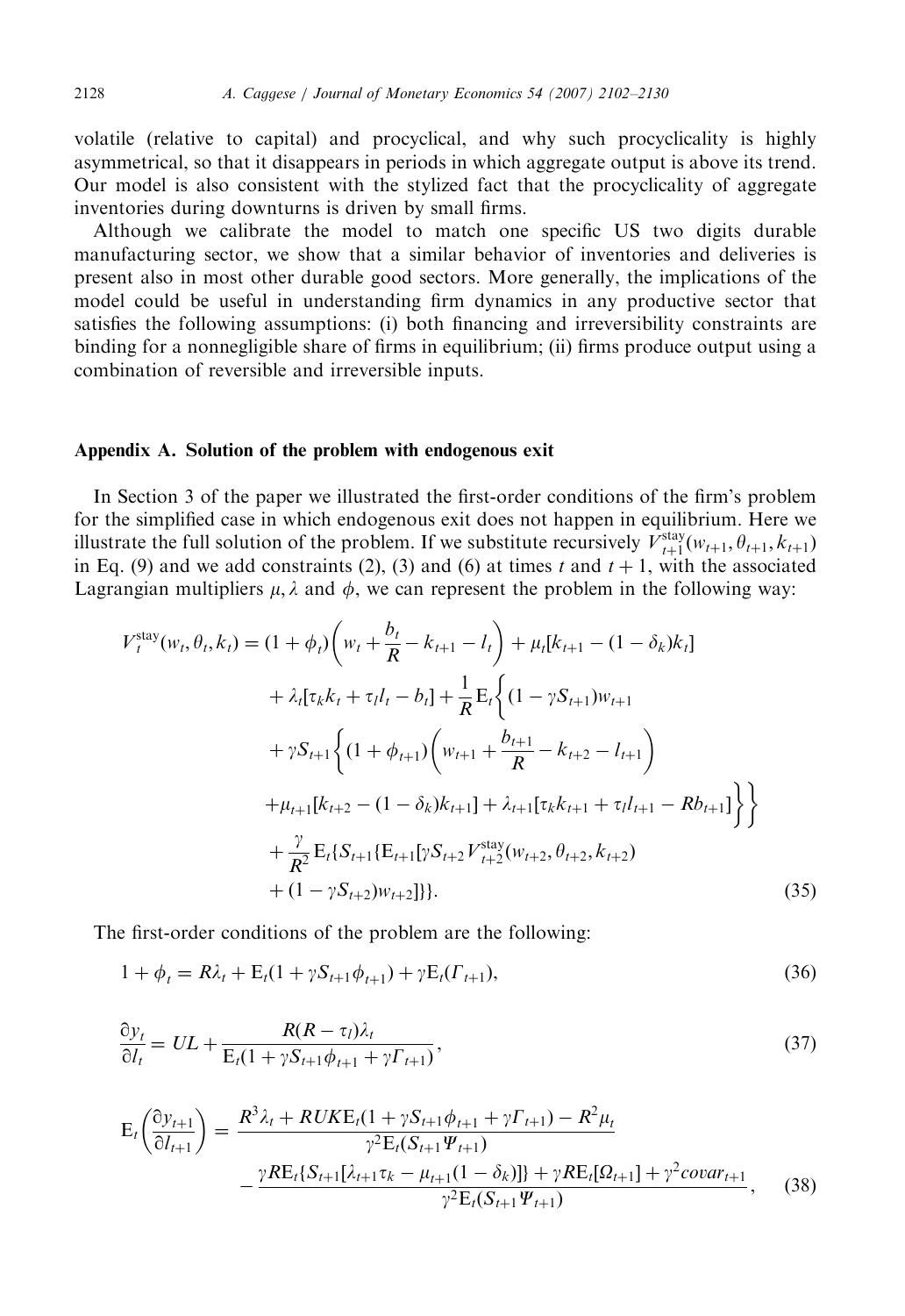<span id="page-27-0"></span>where

$$
\Gamma_{t+1} \equiv \frac{\partial S_{t+1}}{\partial w_{t+1}} \left\{ \frac{\gamma}{R} \left\{ \mathbf{E}_{t+1} \left[ [V_{t+2}(w_{t+2}, \theta_{t+2}, k_{t+2})] + \frac{(1-\gamma)}{\gamma} w_{t+2} \right] \right\} - w_{t+1} \right\},\tag{39}
$$

$$
\Omega_{t+1} \equiv \frac{\partial S_{t+1}}{\partial k_{t+1}} \left\{ \frac{\gamma}{R} \left\{ \mathbf{E}_{t+1} \left[ [V_{t+2}(w_{t+2}, \theta_{t+2}, k_{t+2})] + \frac{(1-\gamma)}{\gamma} w_{t+2} \right] \right\} - w_{t+1} \right\},\tag{40}
$$

$$
\Psi_{t+1} \equiv S_{t+1} \left[ \frac{1}{\gamma} + \mathcal{E}_{t+1} (S_{t+2} \phi_{t+2}) \right], \tag{41}
$$

$$
covar_{t+1} \equiv cov\bigg(\frac{\partial y_{t+1}}{\partial k_{t+1}}, S_{t+1}\Psi_{t+1}\bigg), UK \equiv R - (1 - \delta_k), UL \equiv R. \tag{42}
$$

Eqs. (16)–(18) are a special case of (36)–(38) for  $S_t = 1$  for any t. The terms  $\Gamma_{t+1}$  and  $\Omega_{t+1}$  can be shown to be always equal to zero if inefficient liquidation never happens in equilibrium.

#### Appendix B. Numerical solution

In order to obtain a numerical solution of the dynamic nonlinear system defined by Eqs. (2), (36)–(38) and (19), plus the standard complementary slackness conditions on  $\lambda_t$ ,  $\mu_t$  and  $\phi_t$ , we discretize the state space as follows:  $k_t$  and  $w_t$  are both discretized in a 60 points grid, while  $\theta_t$  is discretized in 16 elements, which correspond to the eight states of the aggregate shock and the two states of the idiosyncratic shock. The solution of the problem is simplified by the fact that, for all the set of parameters chosen in the paper, inefficient liquidation never happens in equilibrium, so that we can calculate the solution for the special case in which the terms  $\Gamma_{t+1}$  and  $\Omega_{t+1}$  are always equal to zero. In order to compute the solution, first, we formulate an initial guess of the forward terms  $E_t(S_{t+1}\phi_{t+1}),$  $E_t(S_{t+1}\Psi_{t+1}), E_t(S_{t+1}\lambda_{t+1}), E_t(S_{t+1}\mu_{t+1})$  and covar<sub>th-1</sub>. Second, we solve the static optimization problem conditional on this guess, for each discrete value of the state variables  $w_{i,t}$ ,  $k_{i,t}$  and  $\theta_{i,t}$ . Third, we update the guess of  $E_t(S_{t+1}\phi_{t+1}), E_t(S_{t+1}\psi_{t+1}),$  $E_t(S_{t+1}\lambda_{t+1}), E_t(S_{t+1}\mu_{t+1})$  and covar<sub>t+1</sub>. We repeat these steps until the value function converges.

## References

- Abel, A.B., Eberly, J.C., 1999. The effects of irreversibility and uncertainty on capital accumulation. Journal of Monetary Economics 44, 339–377.
- Albuquerque, R., Hopenhayn, H.A., 2004. Optimal lending contracts and firm dynamics. The Review of Economic Studies 71, 285–315.
- Bernanke, B., Gertler, M., Gilchrist, S., 1996. The financial accelerator and the flight to quality. Review of Economics and Statistics 78, 1–15.
- Bertola, G., Caballero, R.J., 1994. Irreversibility and aggregate investment. Review of Economics Studies 61, 223–246.
- Besanko, D., Thakor, A.V., 1986. Collateral and rationing: sorting equilibria in monopolistic and competitive credit markets. International Economic Review 28, 671–689.
- Blinder, A.S., Maccini, L., 1991. Taking stock: a critical assessment of recent research on inventories. Journal of Economic Perspectives 5, 73–96.